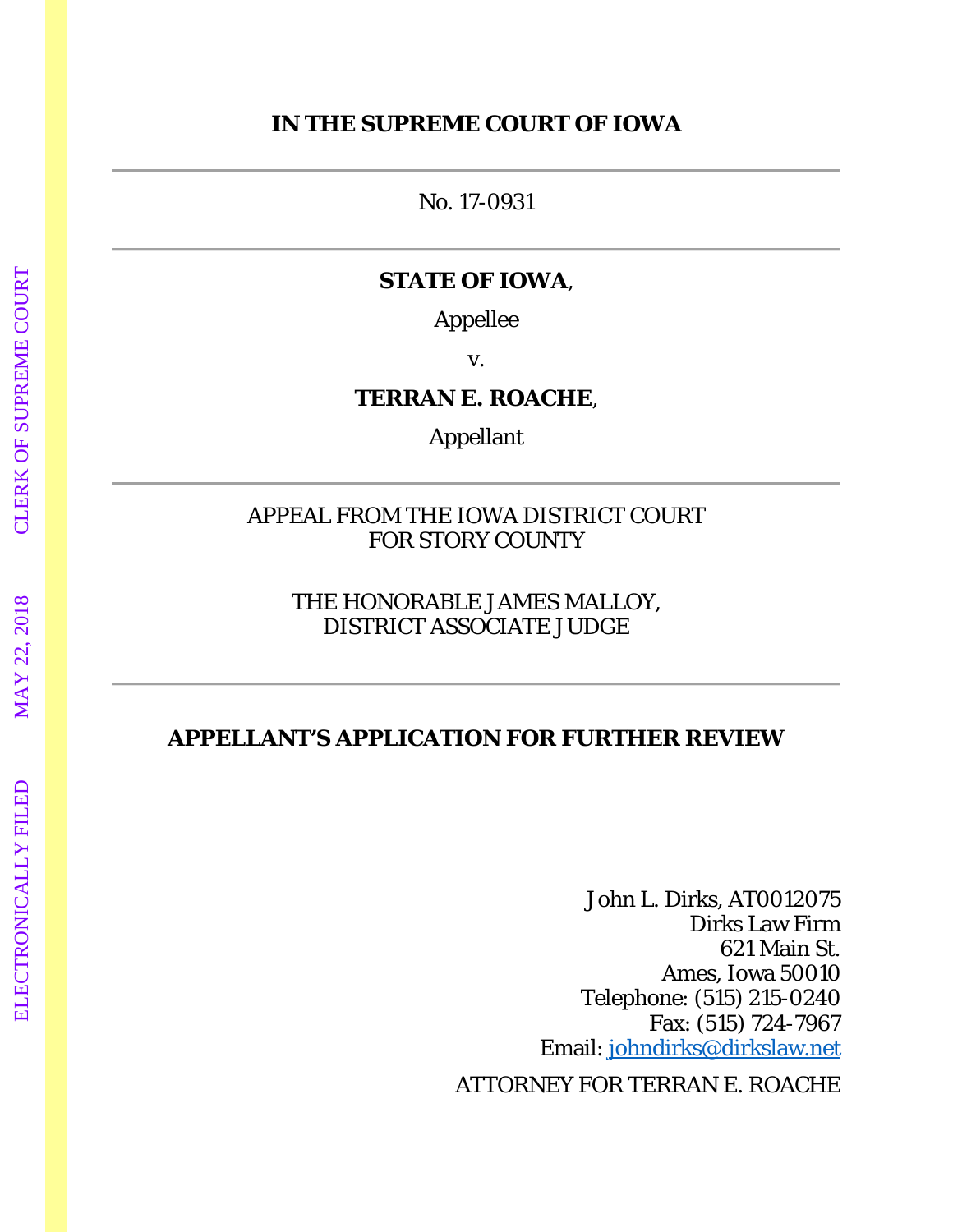### **CERTIFICATE OF SERVICE AND FILING**

I certify that this document will be filed electronically through the EDMS. Service upon all parties shall occur pursuant to Iowa Court Rules 16.317(1) and 16.1220.

I further certify that a copy of this Application for Further Review will be served on the 22nd day of May, 2018, upon Defendant-Appellant Terran E. Roache by placing one copy thereof in the U.S. Mail, proper postage attached, addressed to Terran E. Roach, IDOC ID no. 6643890, Clarinda Correctional Facility, 2000 North 16th Street, Clarinda, IA, 51632.

hard

**JOHN L. DIRKS** DIRKS LAW FIRM 621 MAIN ST. AMES, IOWA 50201 TELEPHONE: (515) 215-0240 FAX: (515) 724-7967 EMAIL: JOHNDIRKS@DIRKSLAW.NET

### **Addressees**:

Attorney General Criminal Appeals Division 1305 E. Walnut Avenue Hoover Building Des Moines, Iowa 50319 ATTORNEYS FOR PLAINTIFF-APPELLEE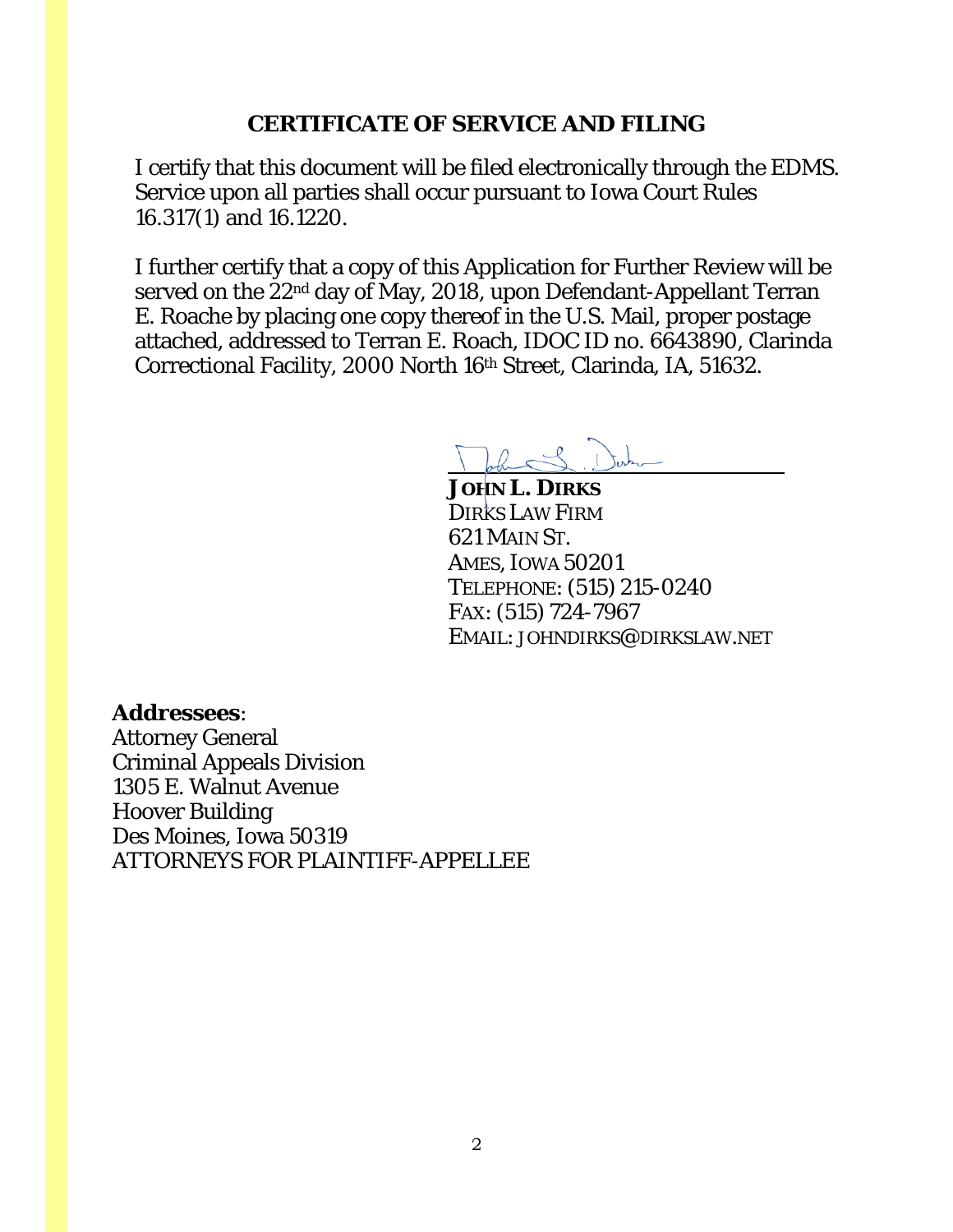## **QUESTION PRESENTED FOR REVIEW**

Whether the Court of Appeals erred in affirming a \$1,900.00 restitution award for the loss of a "study guide" of negligible replacement value, based upon a contract signed by the victim after the offense in which the victim promised to pay a third party that amount as a "fine."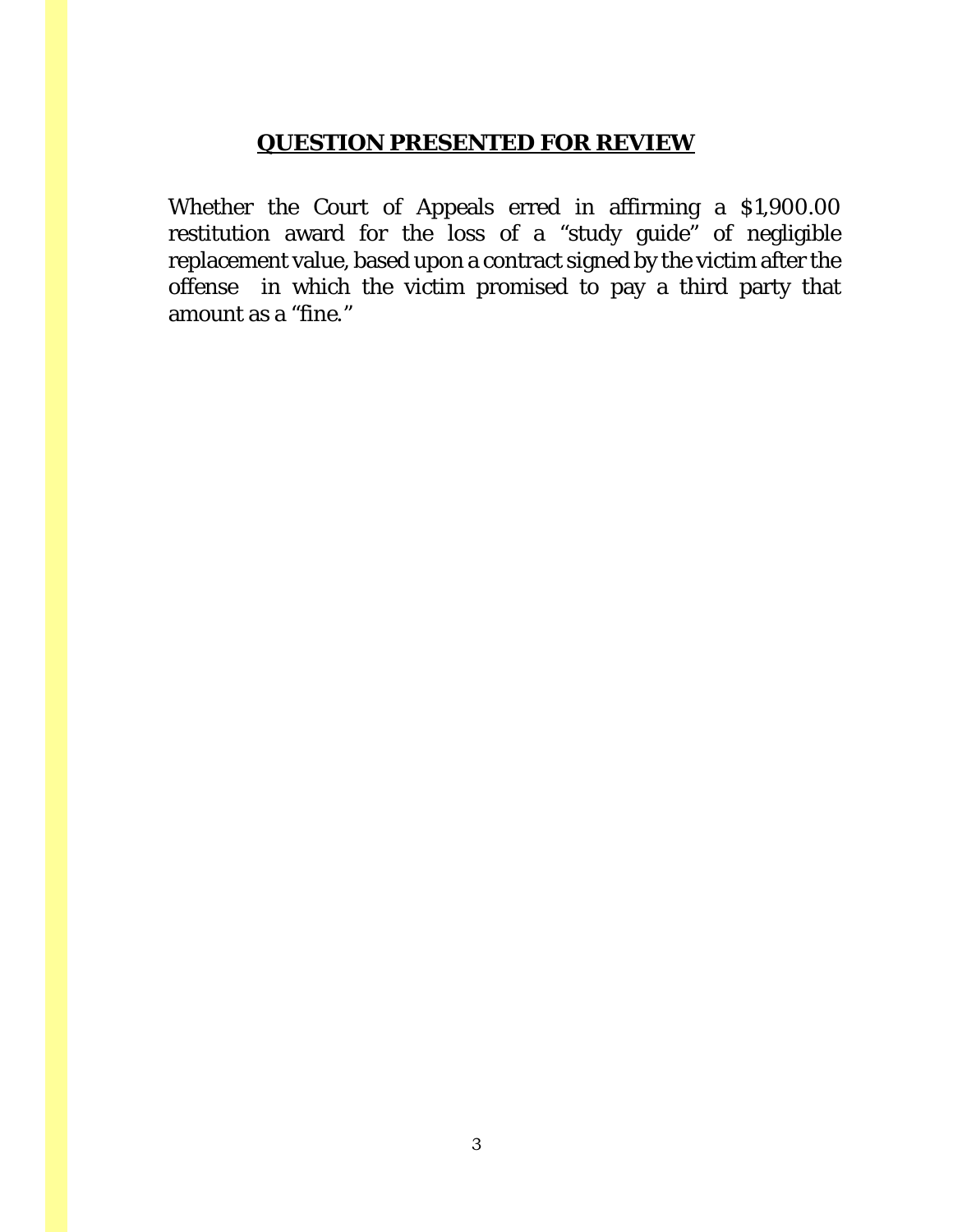# **Table of Contents**

| $\boldsymbol{2}$ |                                                             |    |  |  |  |  |
|------------------|-------------------------------------------------------------|----|--|--|--|--|
|                  |                                                             | 3  |  |  |  |  |
|                  |                                                             | 5  |  |  |  |  |
|                  |                                                             | 6  |  |  |  |  |
|                  |                                                             | 7  |  |  |  |  |
|                  |                                                             |    |  |  |  |  |
| L.               | Restitution awards are limited to the                       | 12 |  |  |  |  |
| II.              | The evidence does not establish that the                    | 16 |  |  |  |  |
|                  |                                                             | 20 |  |  |  |  |
|                  | <b>Certificate of Compliance with Type-Volume, Typeface</b> |    |  |  |  |  |
|                  | <b>Requirements, and Type-Style Requirements</b>            | 21 |  |  |  |  |
|                  |                                                             | 22 |  |  |  |  |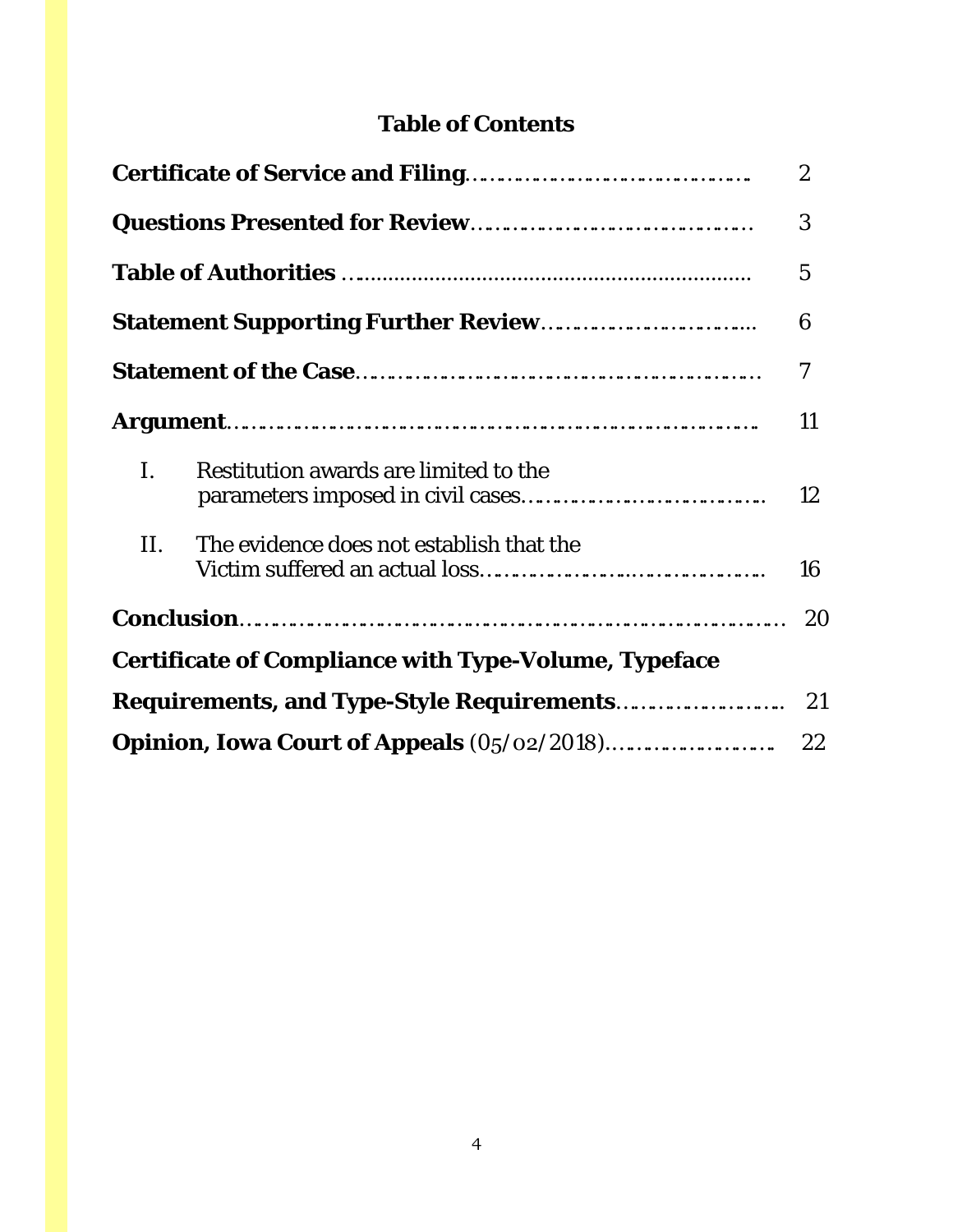## **TABLE OF AUTHORITIES**

### **State Cases**

| Ag. Partners v. Chicago Cent. & Pac. R. Co.,<br>726 N.W.2d 711 (Iowa 2007).          |  |                      |                                                                                                                                                                                                                                                                                                                                                                                                                              |                      |  | $\bullet$ .<br><br><br><br><br><br><br><br><br><br><br><br><br><br> |           | 17        |
|--------------------------------------------------------------------------------------|--|----------------------|------------------------------------------------------------------------------------------------------------------------------------------------------------------------------------------------------------------------------------------------------------------------------------------------------------------------------------------------------------------------------------------------------------------------------|----------------------|--|---------------------------------------------------------------------|-----------|-----------|
| <i>Engel v. Vernon</i> , 215 N.W.2d 506 (Iowa 1974).                                 |  |                      |                                                                                                                                                                                                                                                                                                                                                                                                                              |                      |  |                                                                     |           | <b>18</b> |
| Golden Sun Feeds, Inc. v. Clark, 140 N.W.2d 158 (Iowa 1966)                          |  |                      |                                                                                                                                                                                                                                                                                                                                                                                                                              |                      |  |                                                                     |           | 18        |
| In the Matter of the Estate of Anderson,<br>No. 9-991, 10-1066 (Iowa Ct. App. 2010). |  |                      |                                                                                                                                                                                                                                                                                                                                                                                                                              |                      |  |                                                                     |           | 18        |
| <i>Macal v. Stinson</i> , 468 N.W.2d 34 (Iowa 1991).                                 |  |                      |                                                                                                                                                                                                                                                                                                                                                                                                                              |                      |  | $\bullet$                                                           |           | 17        |
| <i>Meier v. Senecaut, 641 N.W.2d 532 (Iowa 2002)</i>                                 |  |                      |                                                                                                                                                                                                                                                                                                                                                                                                                              |                      |  |                                                                     |           | <b>11</b> |
| R.E.T. Corp. v. Frank Paxton Co., Inc.,<br>329 N.W.2d 416 (Iowa 1983).               |  |                      |                                                                                                                                                                                                                                                                                                                                                                                                                              |                      |  | $\ddot{\phantom{a}}$                                                | 13-14, 17 |           |
| <i>Rohlin Const. Co. v. City of Hinton, 476 N.W.2d 78 (Iowa 1991).</i>               |  |                      |                                                                                                                                                                                                                                                                                                                                                                                                                              |                      |  |                                                                     |           | - 18      |
| <i>State v. Bonstetter, 637 N.W.2d 161 (Iowa 2001)</i>                               |  |                      |                                                                                                                                                                                                                                                                                                                                                                                                                              |                      |  |                                                                     | 11, 12    |           |
| <i>State v. Holmberg, 449 N.W.2d 376 (Iowa 1989)</i>                                 |  |                      |                                                                                                                                                                                                                                                                                                                                                                                                                              |                      |  |                                                                     |           | - 16      |
| <i>State v. Starkey, 437 N.W.2d 573 (Iowa 1989).</i>                                 |  |                      |                                                                                                                                                                                                                                                                                                                                                                                                                              |                      |  |                                                                     | 13, 14    |           |
| <i>Thompson v. Kaczinski, 774 N.W.2d 829 (Iowa 2009)</i>                             |  |                      |                                                                                                                                                                                                                                                                                                                                                                                                                              |                      |  |                                                                     |           | 14, 16    |
| Whewell v. Dobson, 227 N.W.2d 115 (Iowa 1975)                                        |  |                      |                                                                                                                                                                                                                                                                                                                                                                                                                              | $\ddot{\phantom{a}}$ |  |                                                                     |           | 14        |
|                                                                                      |  | <b>Iowa Statutes</b> |                                                                                                                                                                                                                                                                                                                                                                                                                              |                      |  |                                                                     |           |           |
| Iowa Code $\S 910.1(3)$                                                              |  |                      | $\mathbf{r} = \mathbf{r} + \mathbf{r} + \mathbf{r} + \mathbf{r} + \mathbf{r} + \mathbf{r} + \mathbf{r} + \mathbf{r} + \mathbf{r} + \mathbf{r} + \mathbf{r} + \mathbf{r} + \mathbf{r} + \mathbf{r} + \mathbf{r} + \mathbf{r} + \mathbf{r} + \mathbf{r} + \mathbf{r} + \mathbf{r} + \mathbf{r} + \mathbf{r} + \mathbf{r} + \mathbf{r} + \mathbf{r} + \mathbf{r} + \mathbf{r} + \mathbf{r} + \mathbf{r} + \mathbf{r} + \mathbf$ |                      |  |                                                                     | 13, 16    |           |
|                                                                                      |  |                      |                                                                                                                                                                                                                                                                                                                                                                                                                              |                      |  |                                                                     |           | 12        |
| Iowa Code § 910.1(5) $\cdot$                                                         |  |                      |                                                                                                                                                                                                                                                                                                                                                                                                                              |                      |  |                                                                     |           | 12, 16    |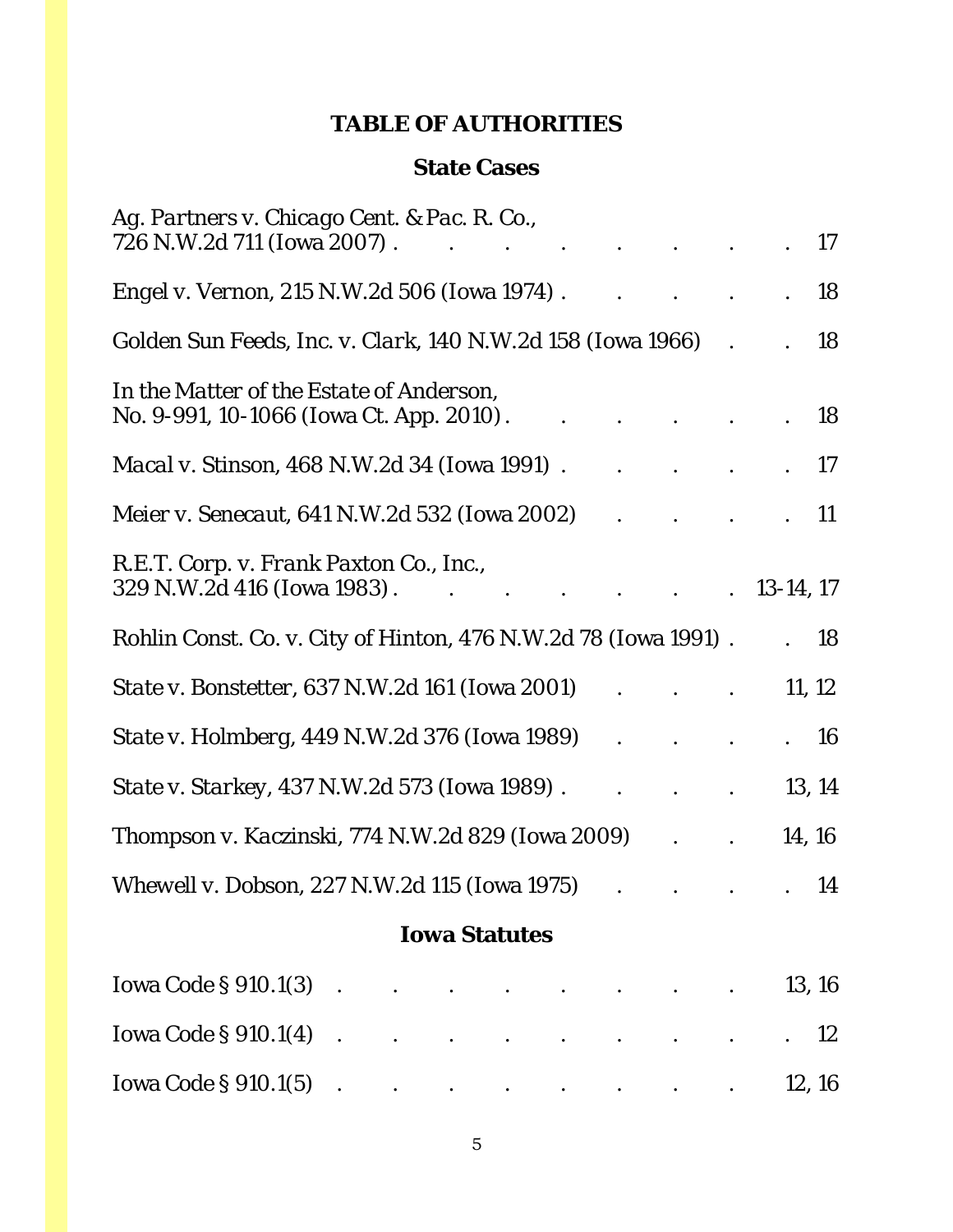### **STATEMENT SUPPORTING FURTHER REVIEW**

COMES NOW Appellant Terran Roache and pursuant to Iowa R. App. P. 6.1103 makes Application for Further Review of the May 2, 2108, decision of the Iowa Court of Appeals in *State of Iowa v. Terran E. Roache*, No. 17-0931.

1. The Court of Appeals decision is in conflict with the Iowa Code and with prior decisions Iowa Supreme and the Iowa Court of appeals.

WHEREFORE, Appellant Terran E. Roaches respectfully requests this Court grant further review of the Court of Appeals' May 2, 2018, decision in this case.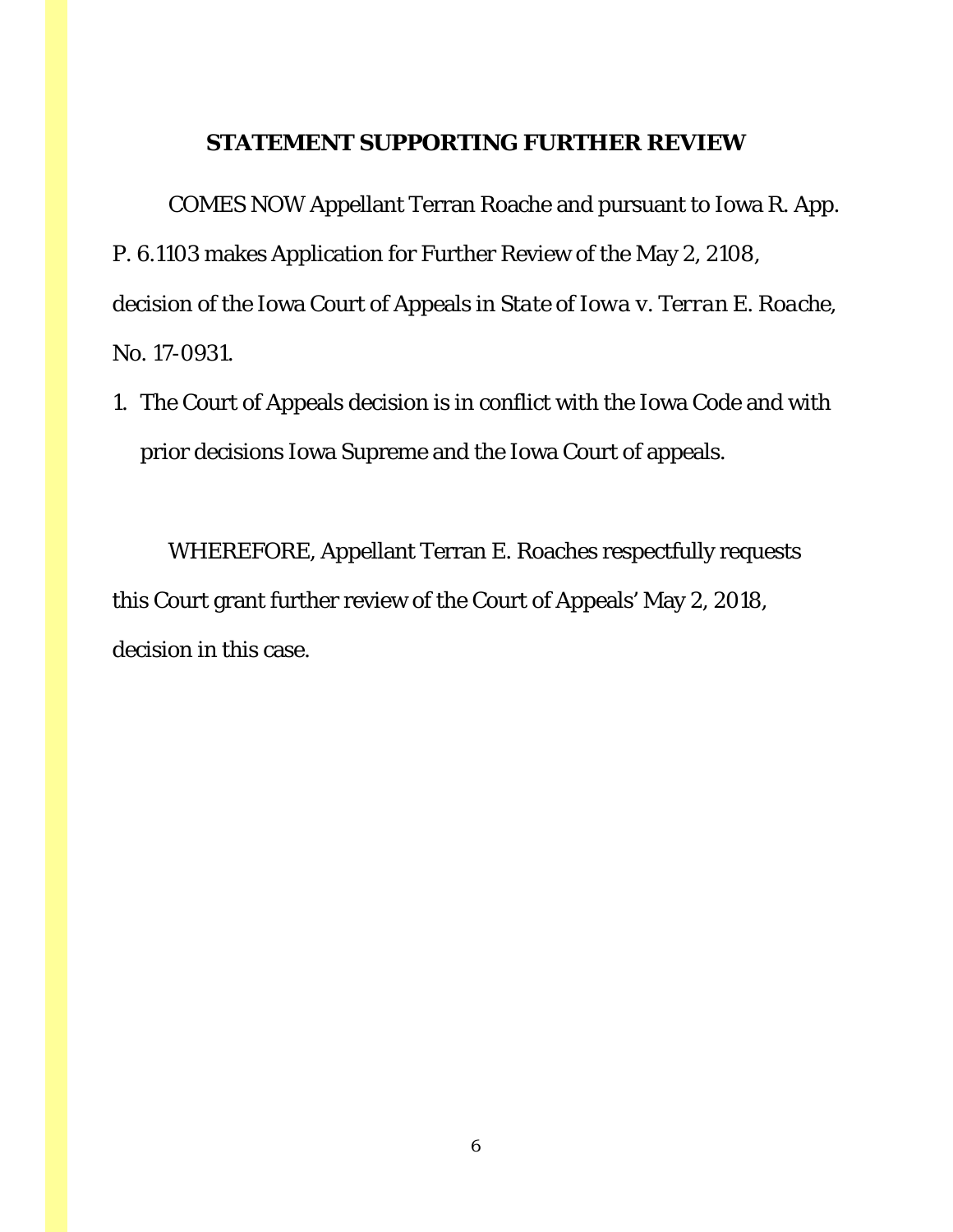#### **STATEMENT OF THE CASE**

**Nature of the Case:** This is an appeal by Appellant Terran E. Roache of one item of restitution in the dispositional order entered following his convictions for second degree criminal mischief (I.C.A. §§ 716.1, 716.2, and 716.4) and third degree burglary (I.C.A. §§713.1 and 713.6A(2)).

**Course of Proceedings:** Mr. Roache was charged with eleven offenses in two separate trial informations, all relating to burglaries of automobiles occurring on two separate occasions. Mr. Roache entered guilty pleas to one count of third-degree burglary and one count of seconddegree criminal mischief, with the understanding that the remaining counts would be dismissed and that he would pay restitution on all of the charges against him, regardless of whether they were dismissed.

Specifically, on October 26, 2016, the state filed a trial information in FECR0555456, charging Mr. Roache with one count of second degree criminal mischief in violation of Iowa Code sections 716.1, 716.2, and 716.4 (Count I), five counts of burglary (3rd degree) in violation of Iowa Code sections 713.1 and 713.6A(2) (Counts  $II - VI$ ), one count of possession of burglary tools in violation of Iowa Code section 713.7 (count VII), and one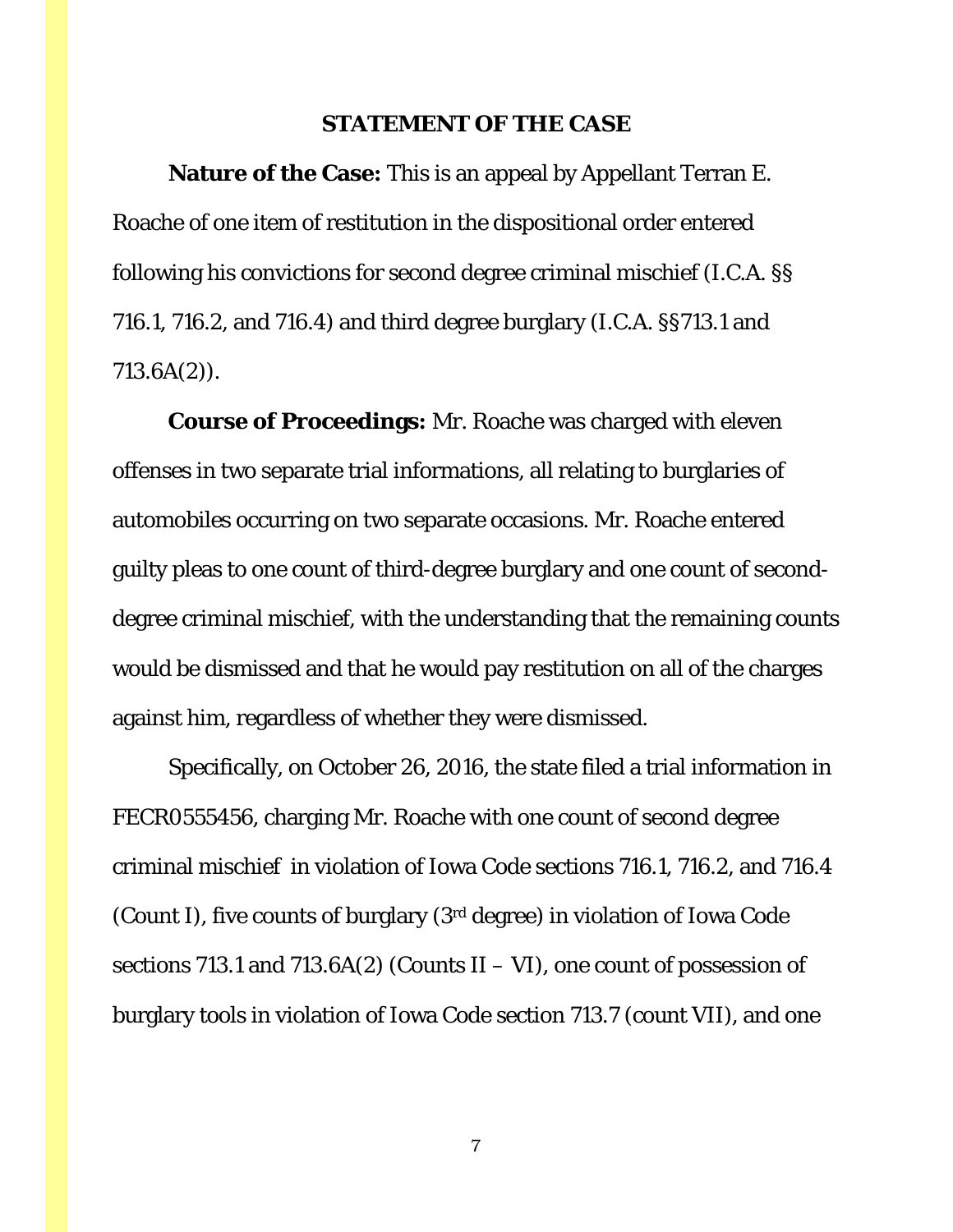count of unlawful use of a credit card in violation of Iowa Code sections 715A.1, 715A.6(1) and 715A.6(2)(c) (count VIII). (App. 4-6).

On October 27, 2016, the state filed a trial information in FECR054457, charging Mr. Roache with second degree criminal mischief in violation of Iowa Code sections 716.1, 716.4(1), and 716.4(2) (count I), second degree theft in violation of Iowa Code section 714.1 and 714.2(2) (count II), and third degree burglary in violation of Iowa Code sections 713.1 and 713.6A(2) (count III). (App. 7-9).

On January 5, 2017, Mr. Roache pleaded guilty to counts I and II (second degree criminal mischief and third degree burglary) in FECR054456, with the agreement that the remaining charges would be dismissed, as would FECR054457. (Plea Hr. Tr. p., 6, L. 25 – p. 7, L. 12). Pursuant to the agreement, Mr. Roache agreed to be assessed restitution for all of the dismissed charges in both cases. (Plea Hr. Tr. p. 7, Ll. 10-12).

On February 16, 2017, the court imposed sentences of five years in prison for count I and two years in prison for count II, with the sentences to be run concurrently. (Order of Disposition). The court dismissed the remaining charges in FECR054456, as well as all of the charges in FECR054457. (App. 13-15).

On March 15, 2017, the State submitted a pecuniary damages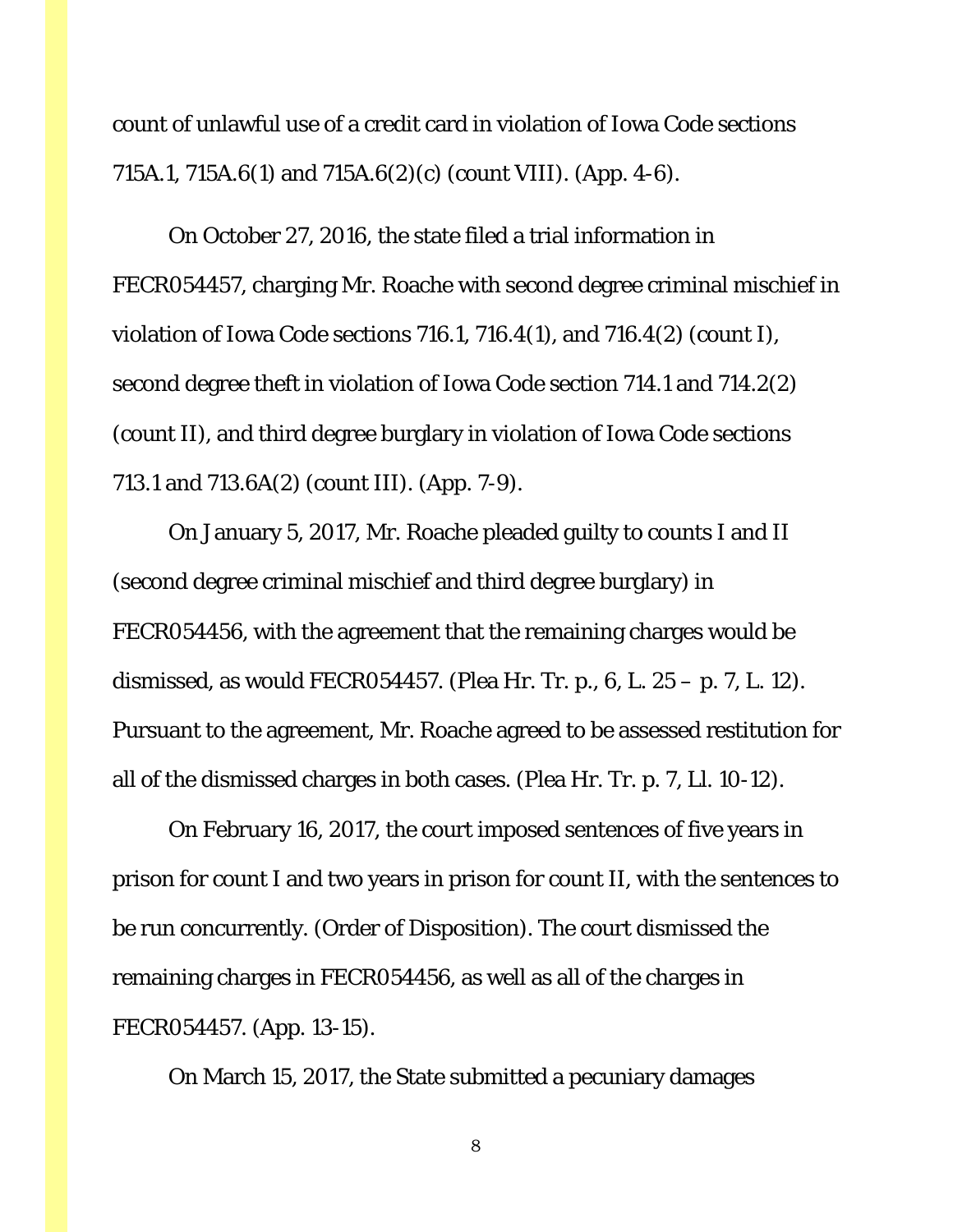statement, seeking restitution in the amount of \$4,515.80, citing costs to repair damage to five vehicles and to replace various items that were not recovered. (App. 16-17).

On April 10, 2017, Mr. Roache submitted a written objection to the restitution amount sought by the state, objecting to one particular item at issue here – \$1,900.00 to replace a CDL training booklet. (App. 18).

The court held a restitution hearing on April 27, 2017. (App. 23-25). It issued an order on May 20, 2017 affirming the order to pay the \$1,900.00 fine to replace a CDL training booklet. (App. 23-25).

On June 14, 2017, Mr. Roache filed a timely Notice of Appeal. (App. 26-27).

**Facts:** This appeal concerns a \$1900 restitution award to compensate for one item of negligible value – a study guide for a commercial driver's license (CDL) – lost as a result of an automobile burglary attributed to Mr. Roache. (App. 4-9).

Victim Jordan Hagedon testified that the study guide had no actual value. (Rest. Hr. Tr. p. 11, Ll. 16-23). It was soft-covered, approximately six inches wide by eight-to-ten inches long, and between one-quarter and onehalf inch thick. (App. 20; Rest. Hrg. Tr. p. 9, L. 22 – p. 10, L. 1).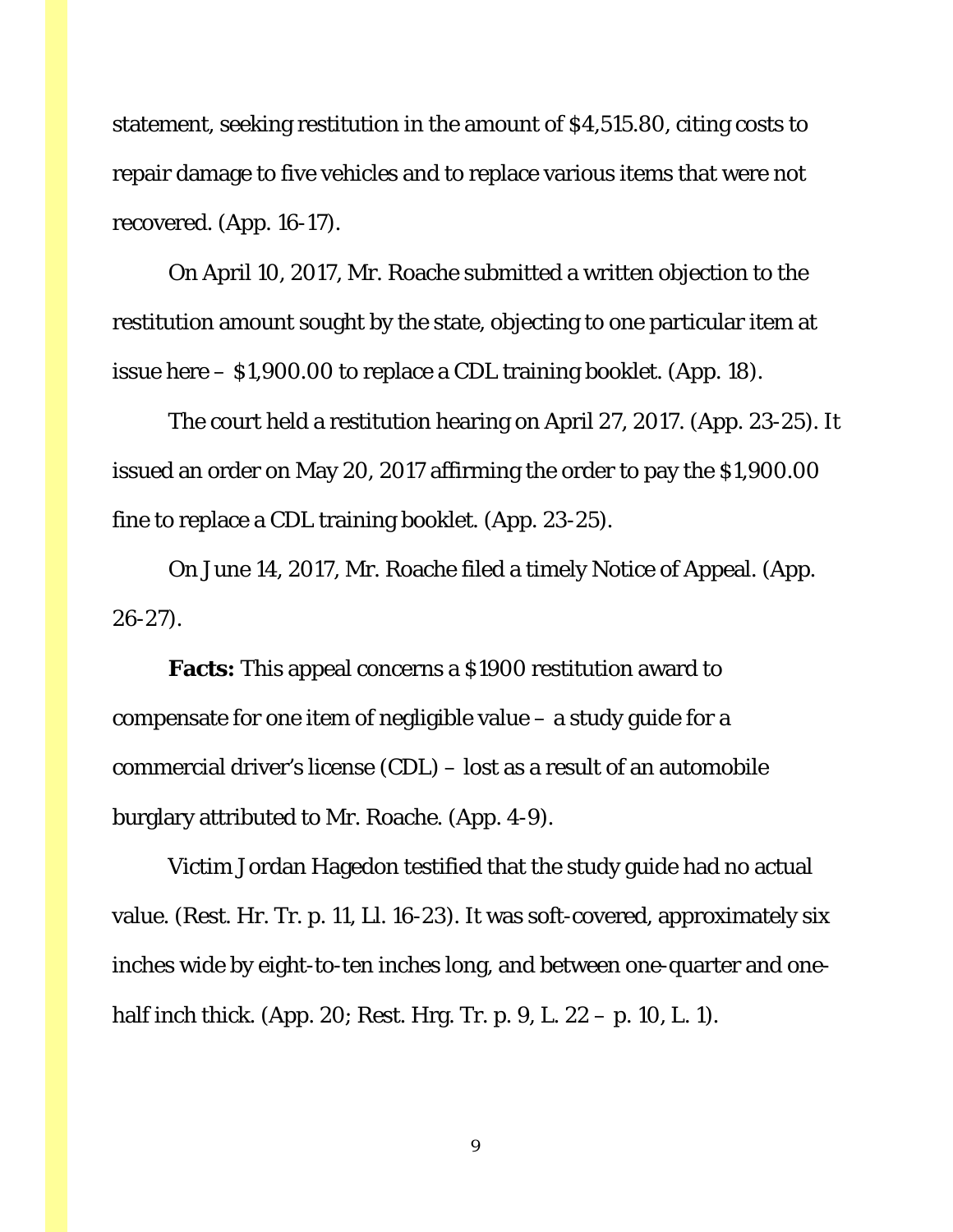At the time of the offense, Mr. Hagedon had been enrolled in a course designed to help him obtain a commercial driver's license (CDL). (Hr. Tr. p. 5, Ll. 12-20). Prior to the offense, Mr. Hagedon had signed a contract with Northland CDL Training and Licensing, in which he acknowledged that a failure to return the study guide to would result in a "fine," and that he would not receive credit for completion of the course and thus may not be eligible to obtain a CDL. (App. 19-20). The amount of the "fine" was not specified in the contract. (Rest. Hr. Tr. p. 7 Ll. 12-14; App. 19-20).

The CDL study guide was in a bag taken by Mr. Roache during the October 8 burglaries, and it was never recovered. (Rest. Hr. Tr. p. 4 L. 17 – p. 5 L. 20; p. 9 Ll. 15-17).

When Mr. Hagedon reported the study guide missing to Northland, *after* the offense, he signed a second contract in which he agreed to pay a "fine" of \$1,900.00 for the loss of the book. (Rest. Hr. Tr. p. 11 Ll. 13-15).

Whether Mr. Hagedon is actually required to pay the \$1,900.00 "fine" was not clearly established. When asked if Northland would waive the "fine," Mr. Hagedon said that Northland had told him that "if I did get money out of the restitution, they'd like to see that." (Rest Hr. Tr. p. 12 L.  $20 - p. 13 L. 9$ .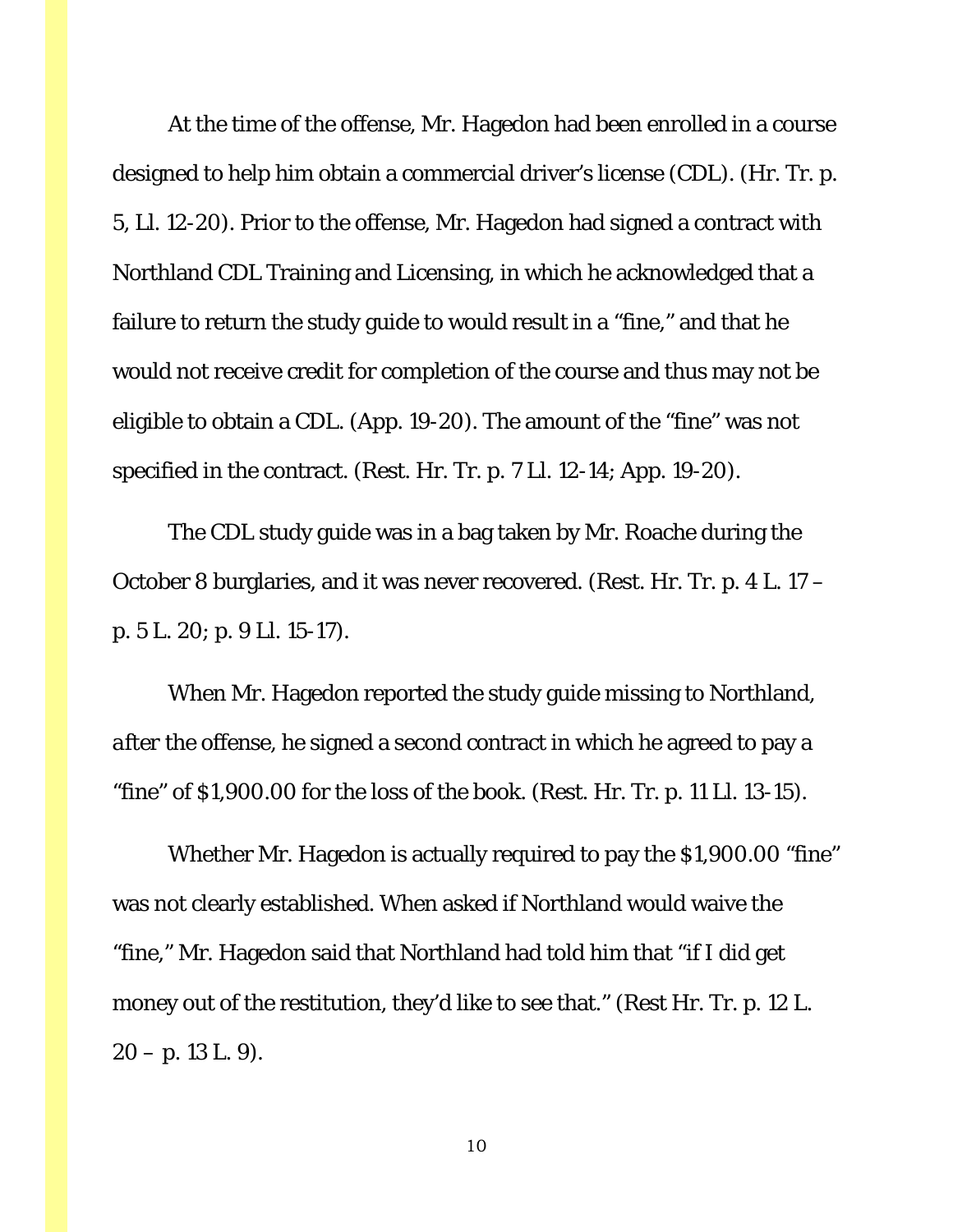Mr. Hagedon apparently was given credit for completing the course, because he received his CDL. (Rest. Hr. Tr. p. 13 Ll. 10-13).

The court ordered Mr. Roache to reimburse Mr. Hagedon \$1,900.00 for the loss of the study guide. (App. 23-25).

#### **ARGUMENT**

### **THE COURT OF APPEALS ERRED IN SUSTAINING A RESTITUTION ORDER FOR \$1900 IN ORDER TO COMPENSATE FOR A BOOKLET OF NEGLIGIBLE VALUE, BASED UPON AN AGREEMENT ENTERED INTO BY THE VICTIM AFTER THE OFFENSE OCCURRED.**

**Preservation of Error:** The Defendant objected within thirty days of the filing of the pecuniary damages statement to restitution in the amount of \$1,900.00 for the booklet. (App. 18). The Defendant further objected to the assessment of restitution for the "fine" at the restitution hearing held on April 27, 2017. (Rest. Hr. Tr. p. 15, L. 13 – p. 16, L. 13). Error has been preserved regarding this issue. *Meier v. Senecaut*, 641 N.W.2d 532 (Iowa 2002).

**Scope and Standard of Review:** Restitution orders are reviewed for correction of errors at law, and the appellate courts are bound by the district court's factual findings to the extent that they are supported by substantial evidence. *State v. Bonstetter*, 637 N.W.2d 161, 165 (Iowa 2001).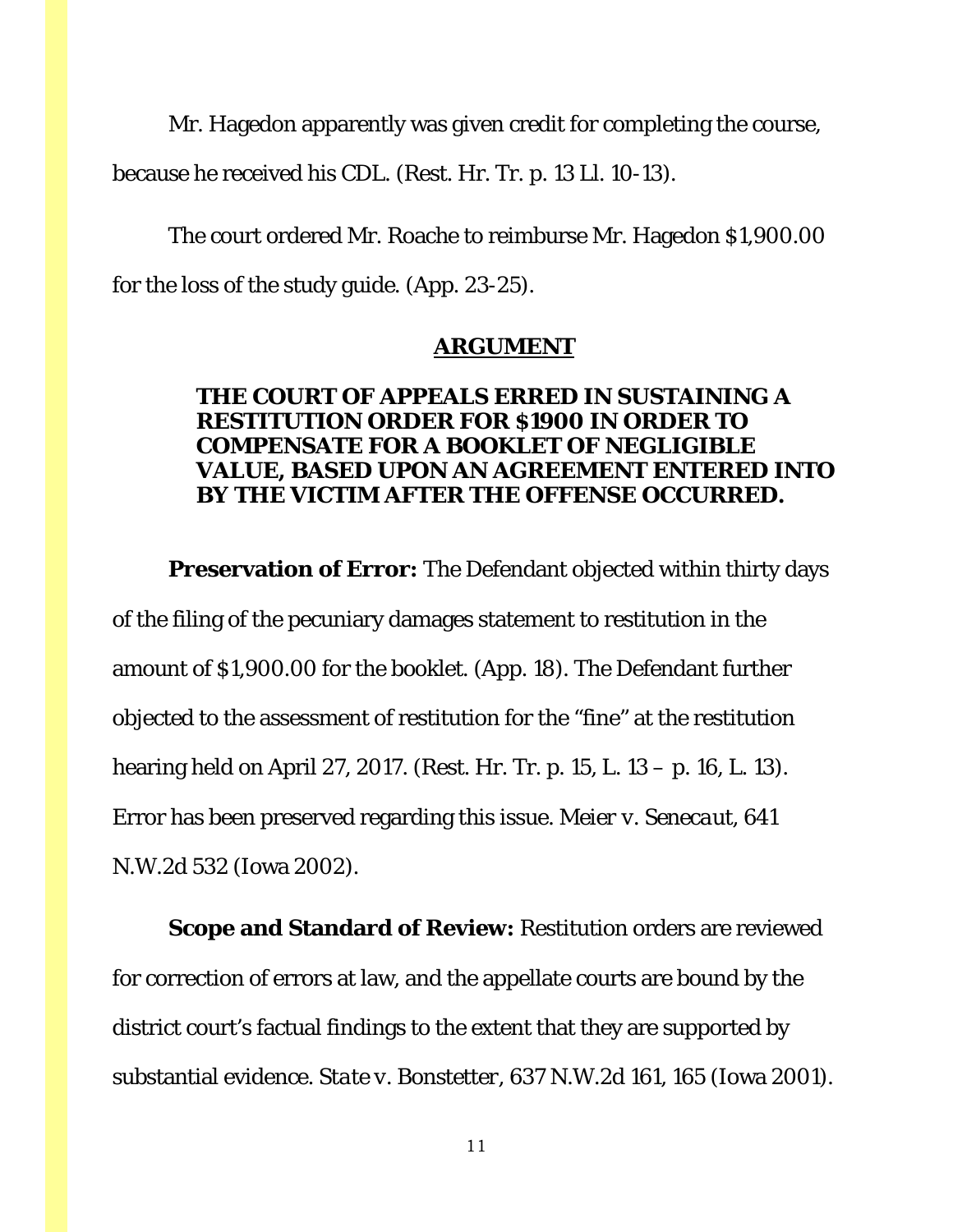**Merits:** The issue in this case can be stated as whether the primary purpose of criminal restitution is to compensate the victim, or whether restitution also may be used to impose punishment for the defendant's conduct beyond that provided for in the applicable criminal statutes.

If compensation of the victim is the primary goal in awarding criminal restitution, then order of restitution in this matter must be reversed.

### I. Restitution awards are limited to the parameters imposed in civil actions.

The stated purpose of criminal restitution is to compensate the victim for his loss, and thus to force the offender to answer directly for the consequences of his actions. *State v. Bonstetter*, 637 N.W.2d 161, 165 (Iowa 2001).

A legislative intent to limit restitution to compensation is evident in the definitions used by the legislature for the terms relevant to restitution. For example, the legislature defined "restitution" as the payment of "pecuniary damages" to "victims." Iowa Code § 910.1(4).

"Victims" in turn are defined as persons who have suffered pecuniary damages *as a result of* the defendant's criminal acts. Iowa Code § 910.1(5)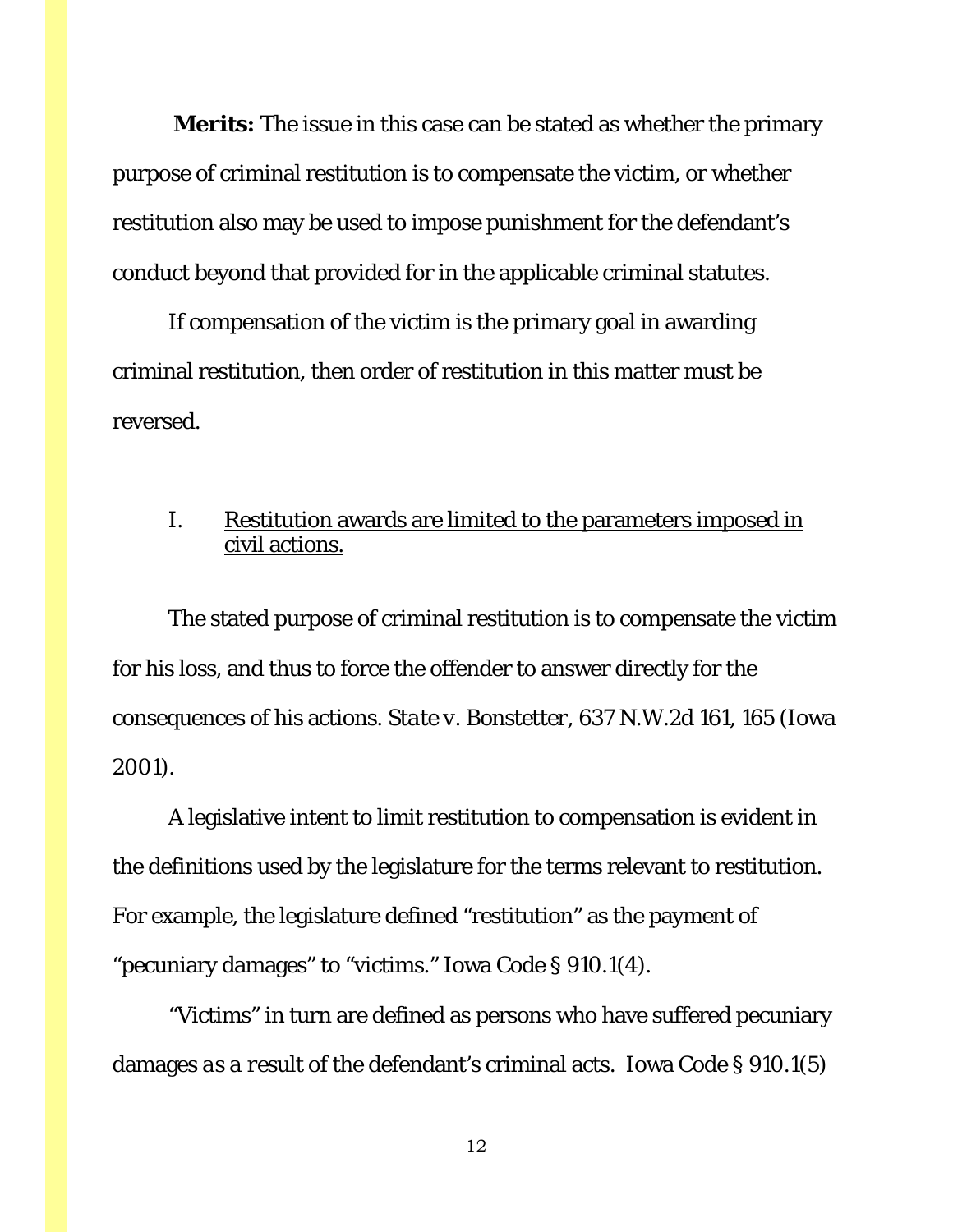(emphasis added). The use of the term "as a result of" clearly connotes a requirement of causation. *See State v. Starkey*, 437 N.W.2d 573, 574 (Iowa 1989).

The legislature's definition of "pecuniary damages" as *those damages recoverable in a civil action* reflects the purpose of compensation to those victims, limited by those limits imposed in civil actions. Iowa Code § 910.1(3) (emphasis added).

The legislature goes further to exclude certain damages recoverable in civil cases from criminal restitution – punitive damages, pain and suffering, mental anguish, and loss of consortium. Iowa Code § 910.1(3). This indicates an intent to limit criminal restitution awards to damages that can be readily valued in tangible terms.

More importantly, by linking restitution to damages recoverable in civil actions, section 910.1(3) brings the civil law of damages into the criminal realm. *See State v. Starkey*, 437 N.W.2d 573, 574 (Iowa 1989) (interpreting section 910.3 to require that the victim prove a prima facie case of liability based upon some civil theory).

In civil actions, courts have imposed limits on recoveries for damages. The doctrine of avoidable consequences (also called "mitigation of damages) places a duty on a plaintiff to act with reasonable diligence to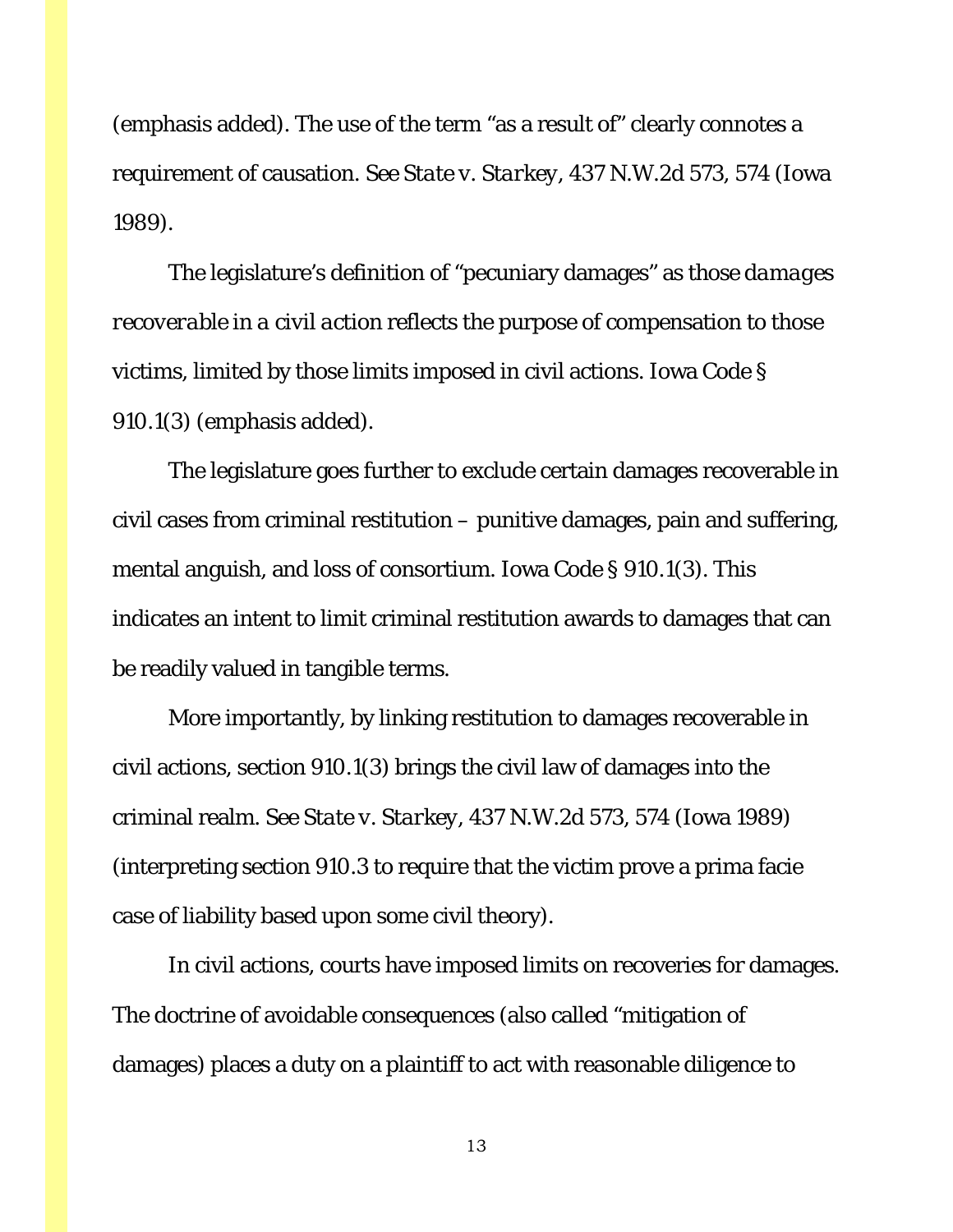minimize his losses. *See R.E.T. Corp. v. Frank Paxton Co., Inc.*, 329 N.W.2d 416, 422 (Iowa 1983); *Whewell v. Dobson*, 227 N.W.2d 115, 120 (Iowa 1975).

More important is the concept of proximate causation (now referred to as "scope of liability"). The defendant's conduct must be found to be both the factual and legal (or proximate) cause of the plaintiff's damages in order for a plaintiff to recover from a defendant. *Thompson v. Kaczinski*, 774 N.W.2d 829, 836 (Iowa 2009); *State v. Starkey*, 437 N.W.2d 573, 574 (Iowa 1989).

Scope of liability is based in the notion that the law does not impose liability for all harm factually caused by the defendant's conduct. *Thompson v. Kaczinski*, 774 N.W.2d 829, 837 (Iowa 2009). This limitation is intended to prevent the imposition of liability in circumstances that do not justify it. *Id*., at 838.

The doctrine confines a defendant's liability to the reasons for holding the actor liable in the first place. *Id*. The *Thompson* court explained this by way of the following example from the Restatement (Third) of Torts.

> A hunter returns from the field with a loaded shotgun and hands the gun to a child. The child drops the gun, which lands on her foot and breaks her toe. The scope of liability doctrine would negate the hunter's liability because the risk in handing a gun to a child lies in the likelihood that any harm would be caused by the gun going off, not by it being dropped. *Id*., at 838.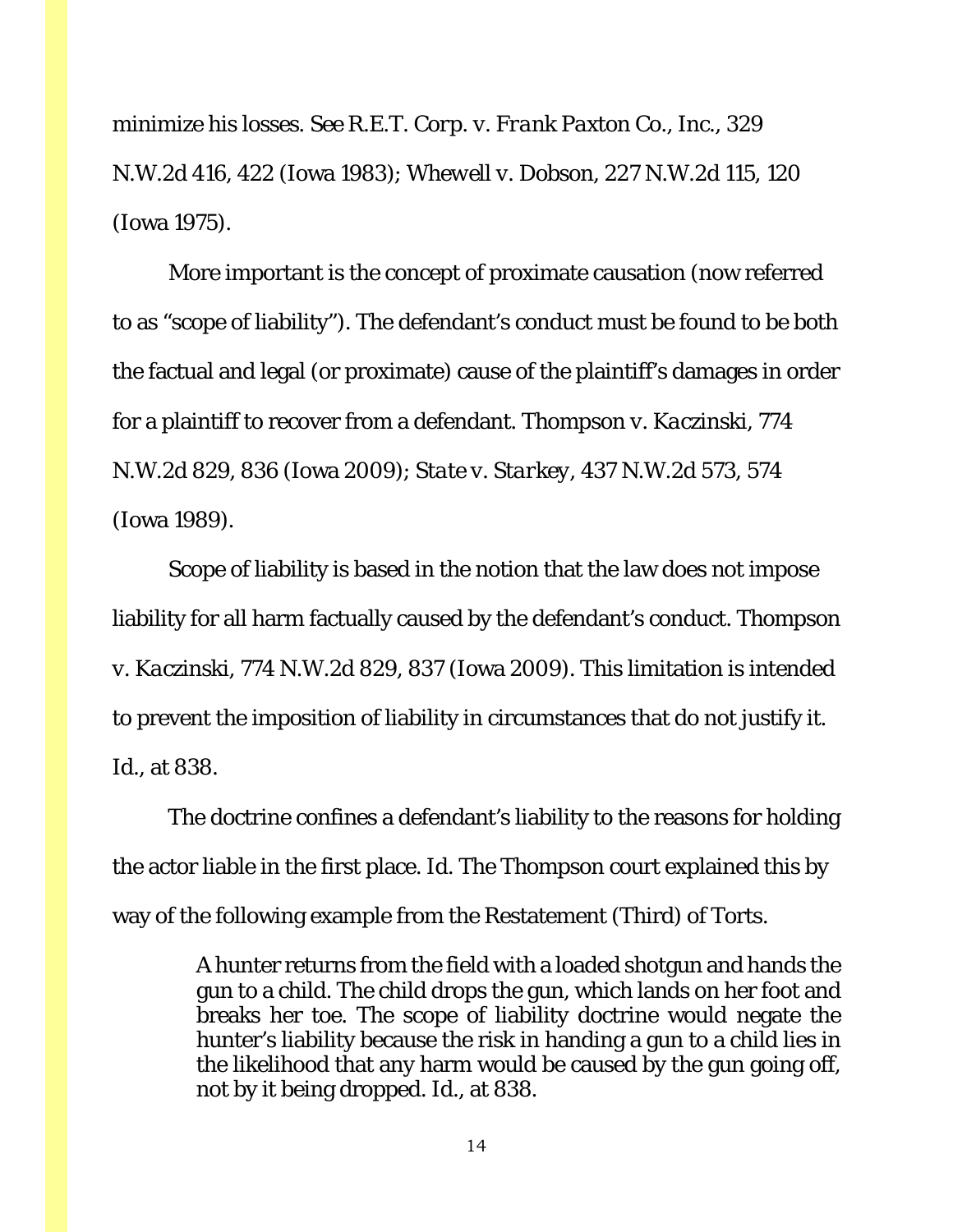The court referred to this as the "risk standard" and differentiated it from the previously used "foreseeability test." *Id*., at 838-39.

The same limitation applies to Mr. Roache. When Mr. Roache stole the backpack, the risk he created for the victim was that he would cause a loss, by the victim, of something valuable. He did not create the risk that the victim would then agree to pay \$1,900.00 to a third party for something of almost no monetary value. That was done by a promise made by the victim after the loss was incurred and without any action by Mr. Roache.

In holding that "but for" Mr. Roache's conduct the victim would not have been assessed the fine for failing to return the study guide, the district court focused only on factual causation and ignored the scope of liability. (App. 23-25).

The fact that Mr. Hagedon lost the CDL study guide is directly attributable to Mr. Roache's actions. That fact that Mr. Hagedon subsequently agreed to pay \$1900 for that guide is not.

The notion that a booklet of little actual cost to replace can be assigned a value in the hundreds of dollars begs the question of where the outer limit of such an award lies.

If Mr. Hagedon had agreed to a "fine" of \$1,000,000.00 after the offense, would the result be the same?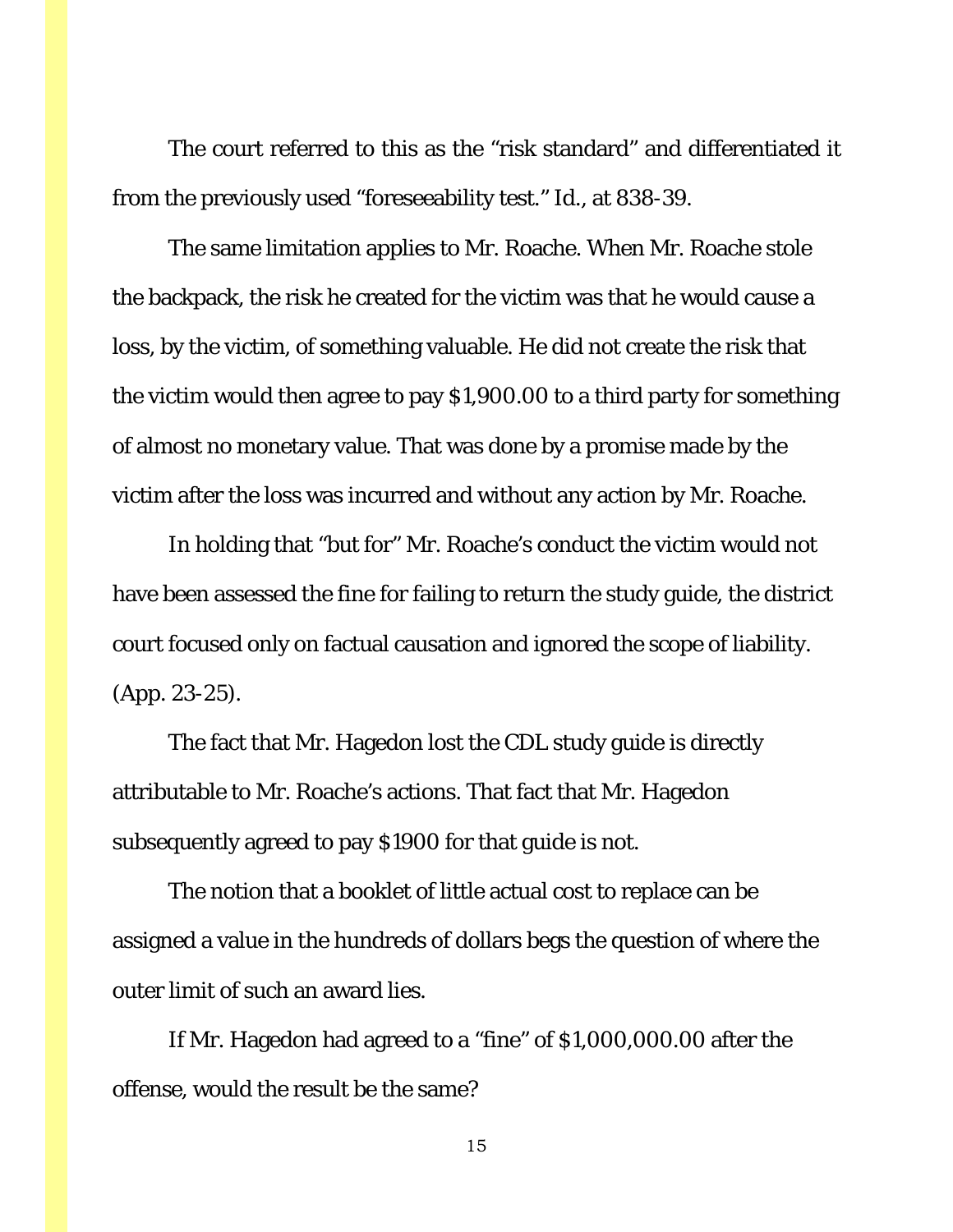One of the advantages of the "risk standard" cited by the court in *Thompson* was that it "appeals to intuitive notions of fairness and proportionality by limiting liability to harms that result from risks created by the actor's wrongful conduct, but for no others." *Id*., at 838.

Another advantage cited by the court is that it is "flexible enough to accommodate fairness concerns raised by the specific facts of a case." *Id*.

Both of these advantages are negated if the a crime victim is able to declare any value to an item, post-offense, by entering into a contract to pay a third party that amount.

### II. The evidence did not establish that Mr. Hagedon suffered an actual loss.

The burden is on the State to prove by a preponderance of the evidence that the victim suffered damages as a result of the defendants conduct. Iowa Code §§ 910.1(3), 910.1(5); *State v. Holmberg*, 449 N.W.2d 376, 377 (Iowa 1989).

In its opinion, the Court of Appeals noted that because of Mr. Roache's conduct, Mr. Hagedon has an "outstanding balance" of \$1900 to Northland.

Although Northland may maintain an obligation by Mr. Hagedon in their own records, Mr. Hagedon is under no legal obligation to pay it. An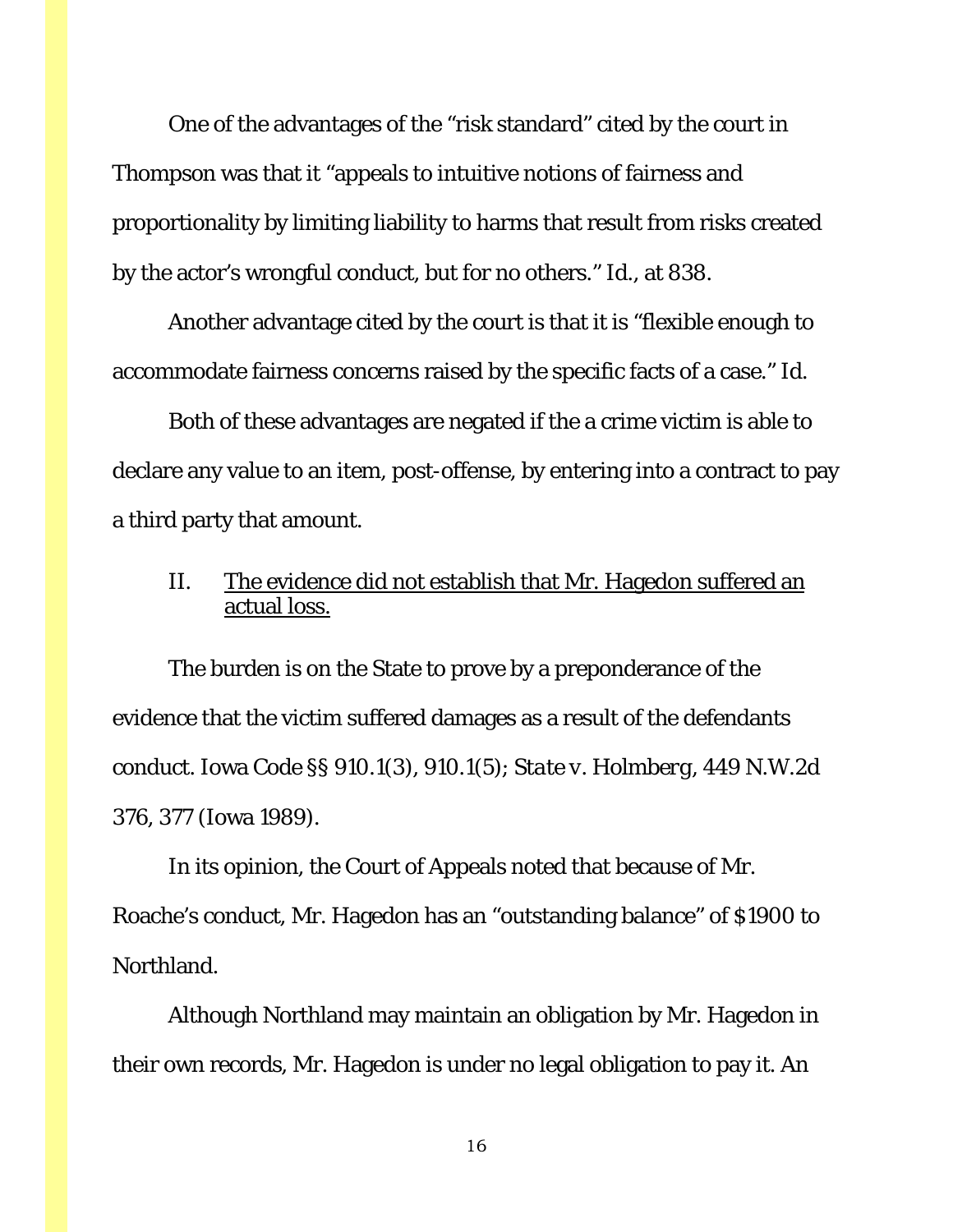"outstanding balance" cannot be considered an actual loss if there is no requirement that it be paid.

Any obligation for Mr. Hagedon to pay Northland must lie in the two contracts he signed with them – one signed before the offense that provided for a "fine" in an unspecified amount; and the other signed after the offense that placed the amount of the "fine" at \$1900. (App. 19-22). When Mr. Hagedon failed to return the study guide, he arguably breached the contracts he had with Northland.

The fundamental purpose of awarding damages in civil contract cases is to place the injured party in as favorable a position as though no wrong had been committed. *Ag. Partners v. Chicago Cent. & Pac. R. Co.*, 726 N.W.2d 711, 716 (Iowa 2007). Damages thus typically are compensatory in nature, and designed not to provide a windfall, but rather to make the plaintiff whole again. *R.E.T. Corp. v. Frank Paxton Co. Ins*., 329 N.W.2d 416, 421 (Iowa 1938).

A general principle guides contract actions: Damages not reasonably anticipated by the parties when they contracted are not recoverable. *Macal v. Stinson*, 468 N.W.2d 34, 36 (Iowa 1991), citing *R.E.T. Corp. v. Frank Paxton Co. Ins*., 329 N.W.2d 416, 420 (Iowa 1938).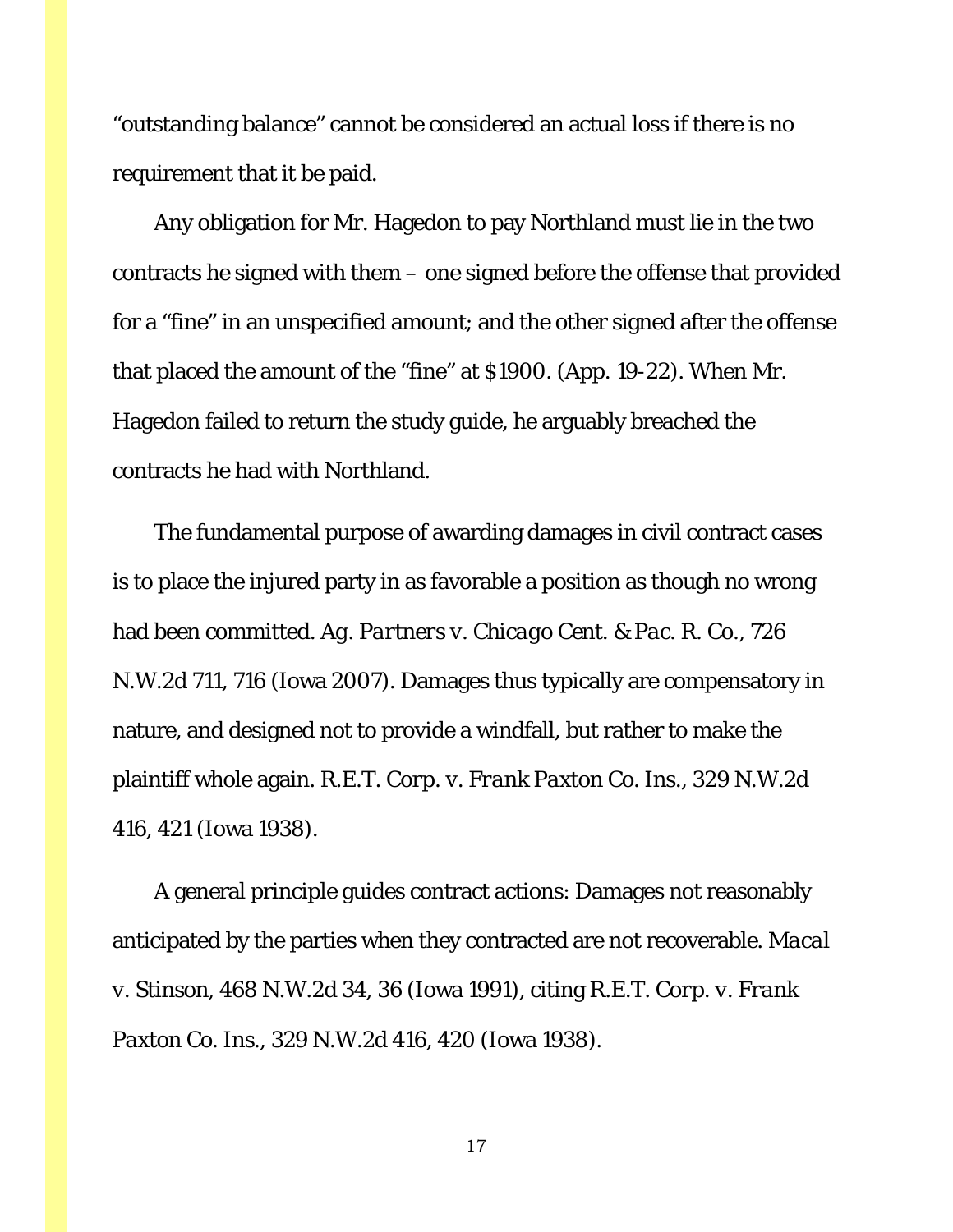Regardless, when the amount of damages is difficult to anticipate or estimate, parties to a contract may establish in advance the amount to be paid in the event one party breaches. *Golden Sun Feeds, Inc. v. Clark*, 140 N.W.2d 158, 161 (Iowa 1966). Such damages are referred to as liquidated damages, and they are enforceable so long as the amount to be paid is reasonably related to actual or anticipated damages. *Rohlin Const. Co. v. City of Hinton*, 476 N.W.2d 78, 79 (Iowa 1991).

If the sum stipulated in a liquidated damages clause is out of proportion to the injury actually sustained, however, then it will be treated as a penalty and disallowed. *Engel v. Vernon*, 215 N.W.2d 506, 516 (Iowa 1974); *In the Matter of the Estate of Anderson*, No. 9-991, 10-1066, at pp. 6-7 (Iowa Ct. App. 2010).

The value of the booklet lost in this case would be easily determined prior to entering into the contract. Northland obviously paid to have the book printed and thus knows exactly what the replacement cost is. A liquidated damages clause pertaining to the failure to return it thus likely would be unnecessary and unenforceable.

Even if such a clause were necessary, a "fine" in the amount of \$1900 is completely disproportional to the actual value the small, soft-covered study guide lost in this case.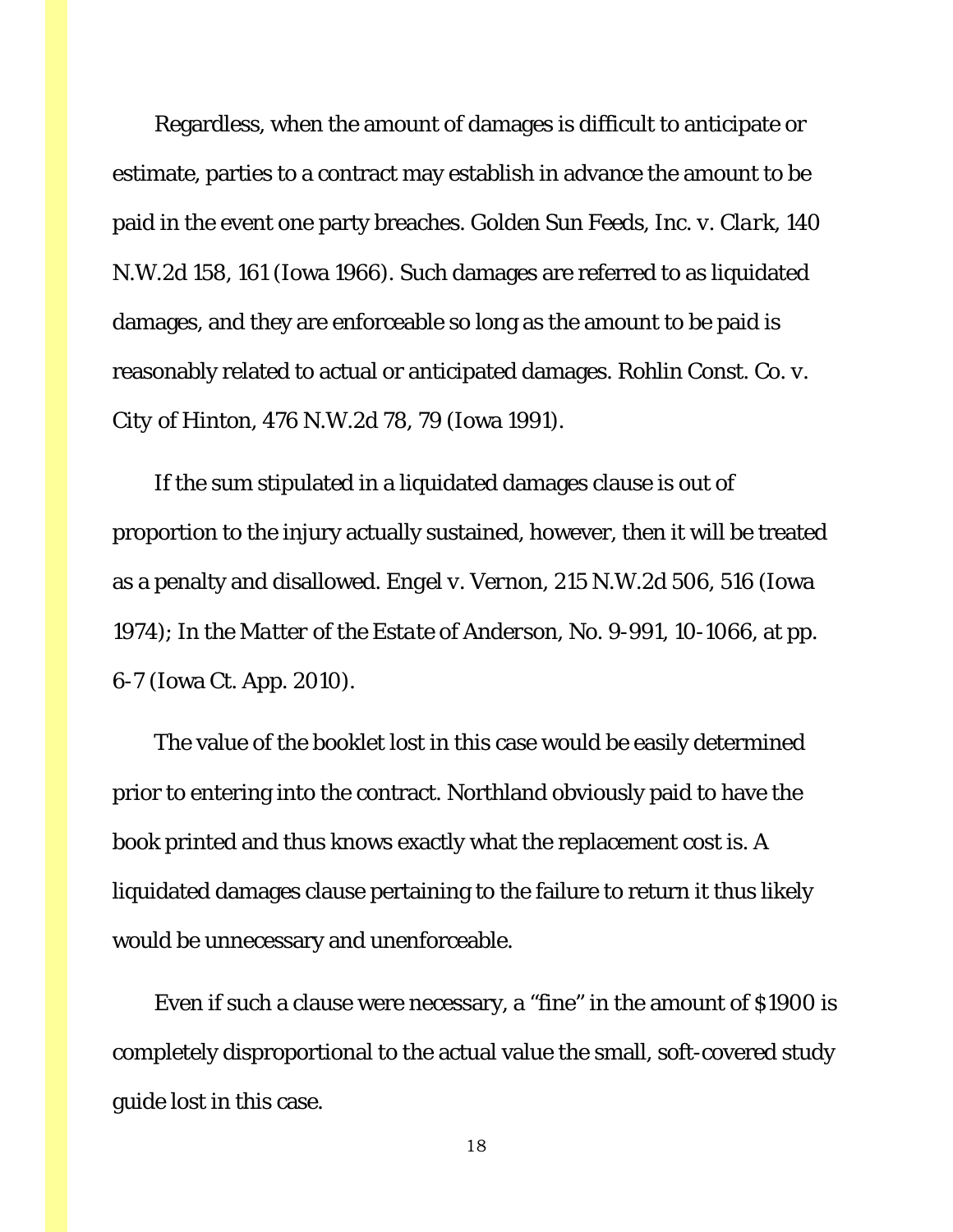Northland specifically referred to the amount sought from Mr. Hagedon as a "fine." The word "fine" is one synonym for "penalty." As noted, contract law will enforce reasonable liquidated damages clauses, but not "fines" disproportionate to the actual amount lost due to the breach of contract.

Moreover, Mr. Hagedon's description of his conversations with Northland indicate that he is not under any obligation to pay them \$1900. When asked whether he had actually paid Northland, Mr. Hagedon replied, "Not yet I have not. They've been waiting for what we would hear from restitution. . ." (Rest. Hr. Tr. p. 8 Ll. 8-12).

Later, when asked if he had sought to have Northland waive the \$1900 "fine," Mr. Hagedon replied, ". . . they said that if I did get money out of the restitution, they'd like to see that . . . . And any restitution that came out of this they would still like to get  $\ldots$ " (Rest. Hr. Tr. p. 12 L. 20 – p. 13 L. 9).

No evidence or testimony presented at the restitution hearing indicated that Mr. Hagedon had actually suffered a loss beyond having an "outstanding balance" with Northland. (Rest. Hr. Tr. p. 8 Ll. 8-16).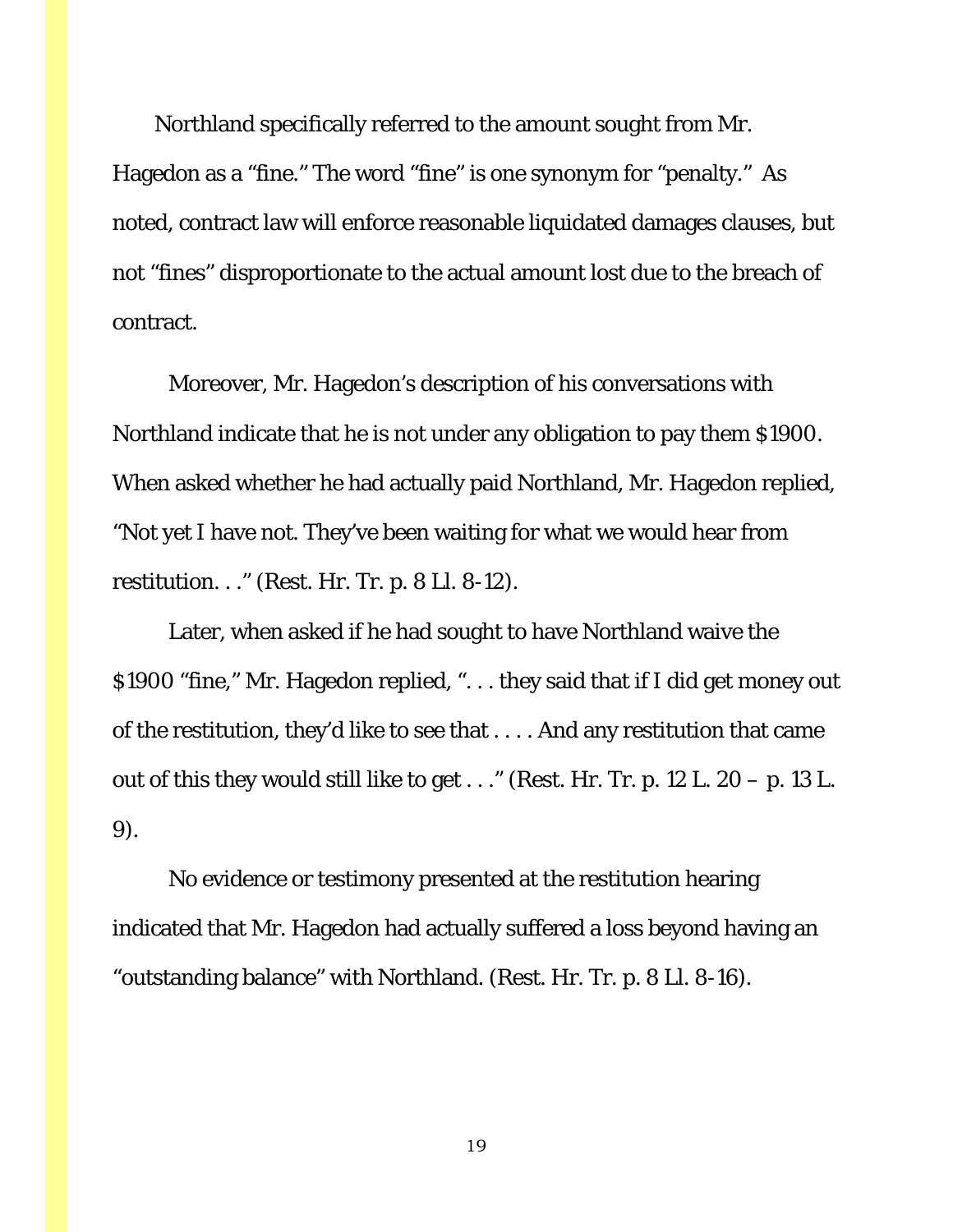The evidence seems fairly clear that Northland considers Mr. Hagedon's obligation to pay them to be contingent upon Mr. Hagedon receiving restitution in the first place.

An award of several hundred times the actual loss incurred does not simply compensate the victim. This is especially true when that amount was determined arbitrarily, by a contract executed *after the offense*. Instead, such an award punishes the defendant beyond that provided for in the statutes applicable to his offense.

This is not in keeping with the purpose of criminal restitution, and the restitution order must be reversed.

#### **CONCLUSION**

For the reasons stated above, Appellant Terran E. Roache respectfully requests this Court vacate the May 2, 2018, opinion of the Court of Appeals in *State v. Roache*, 17-0931, and remand the case to the trial court with an order to vacate the award of \$1900 restitution to Jordan Hagedon.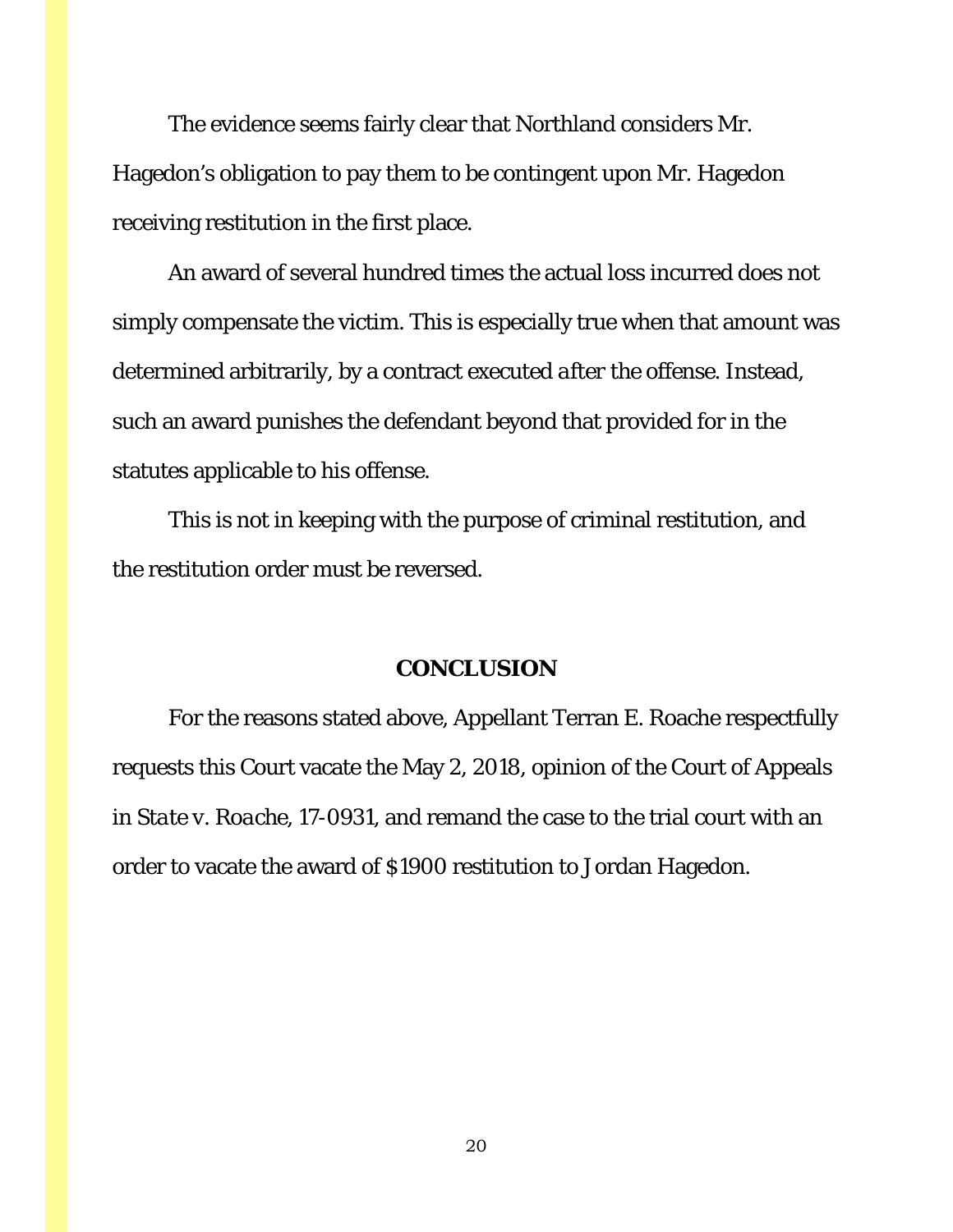### **Certificate of Compliance with Type-Volume, Typeface Requirements, and Type-Style Requirements**

- 1. This brief complies with the type-volume limitation of Iowa R. App. P.  $6.903(1)(g)(1)$  or (2) because it contains 2,996 words, excluding the parts of the brief exempted by Iowa R. App. P. 6.903(1)(*g*)(1).
- 2. This brief complies with the typeface requirements of Iowa R. App. P. 6.903(1)(*e*) and the type-style requirements of Iowa R. App. P. 6.903(1)(*f*) because it has been prepared in a proportionally spaced typeface using Microsoft Word, 2013 edition, in 14-point Georgia typeface.

**John L. Dirks Date** Attorney for Terran E. Roache

May 22, 2018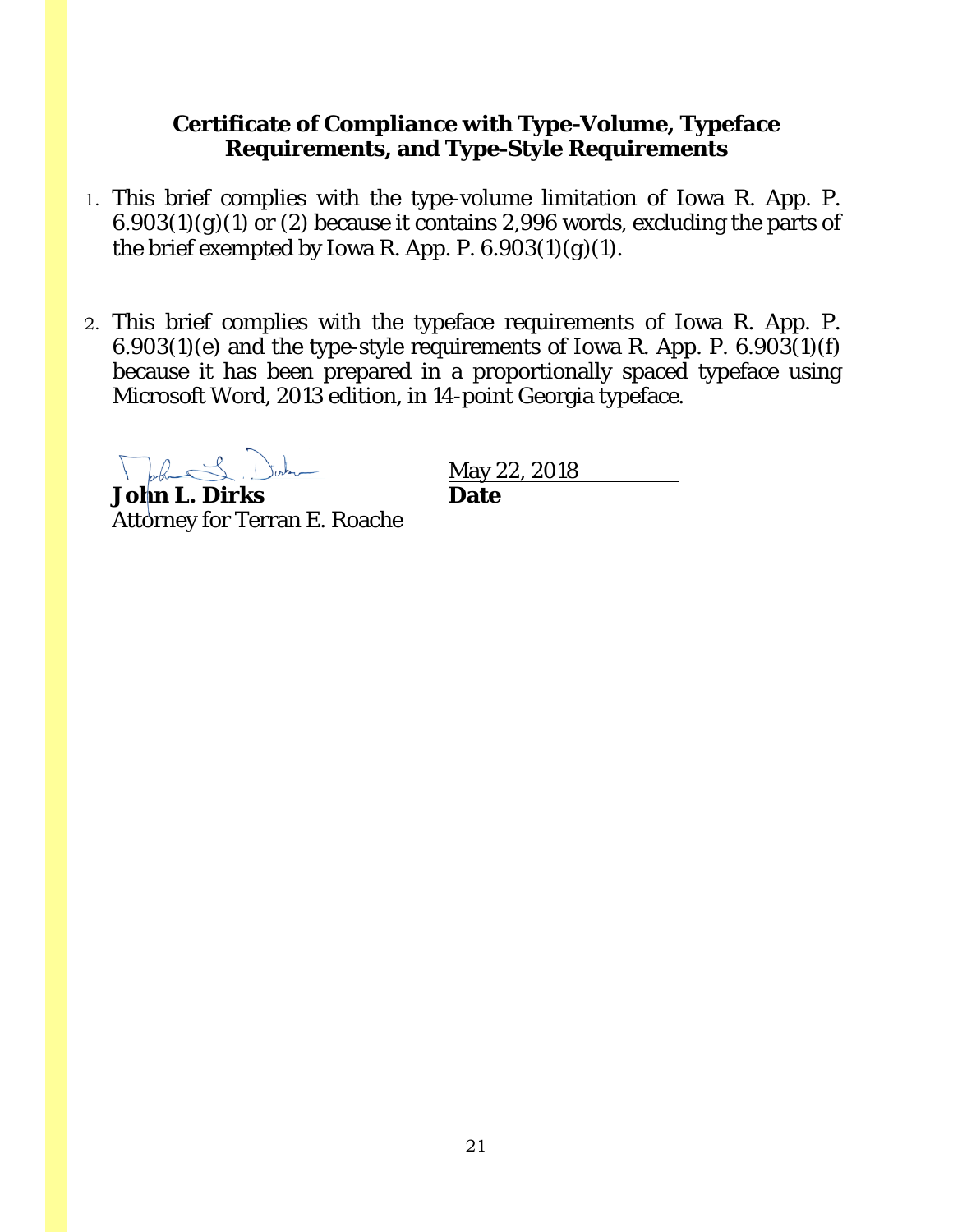#### **IN THE COURT OF APPEALS OF IOWA**

No. 17 -0931 Filed May 2, 2018

**STATE OF IOWA,** Plaintiff -Appellee,

**vs.**

**TERRAN E. ROACHE ,** Defendant -Appellant.

Appeal from the Iowa District Court for Story County, James B. Malloy, District Associate Judge.

\_\_\_\_\_\_\_\_\_\_\_\_\_\_\_\_\_\_\_\_\_\_\_\_\_\_\_\_\_\_\_\_\_\_\_\_\_\_\_\_\_\_\_\_\_\_\_\_\_\_\_\_\_\_\_\_\_\_\_\_\_\_\_\_

The defendant appeals from the district court order requiring him to pay restitution. **AFFIRMED.**

John L. Dirks of Dirks Law Firm, Ames, for appellant.

Thomas J. Miller, Attorney General, and Martha E. Trout, Assistant Attorney General, for appellee.

Considered by Vaitheswaran, P.J., and Potterfield and Tabor, JJ.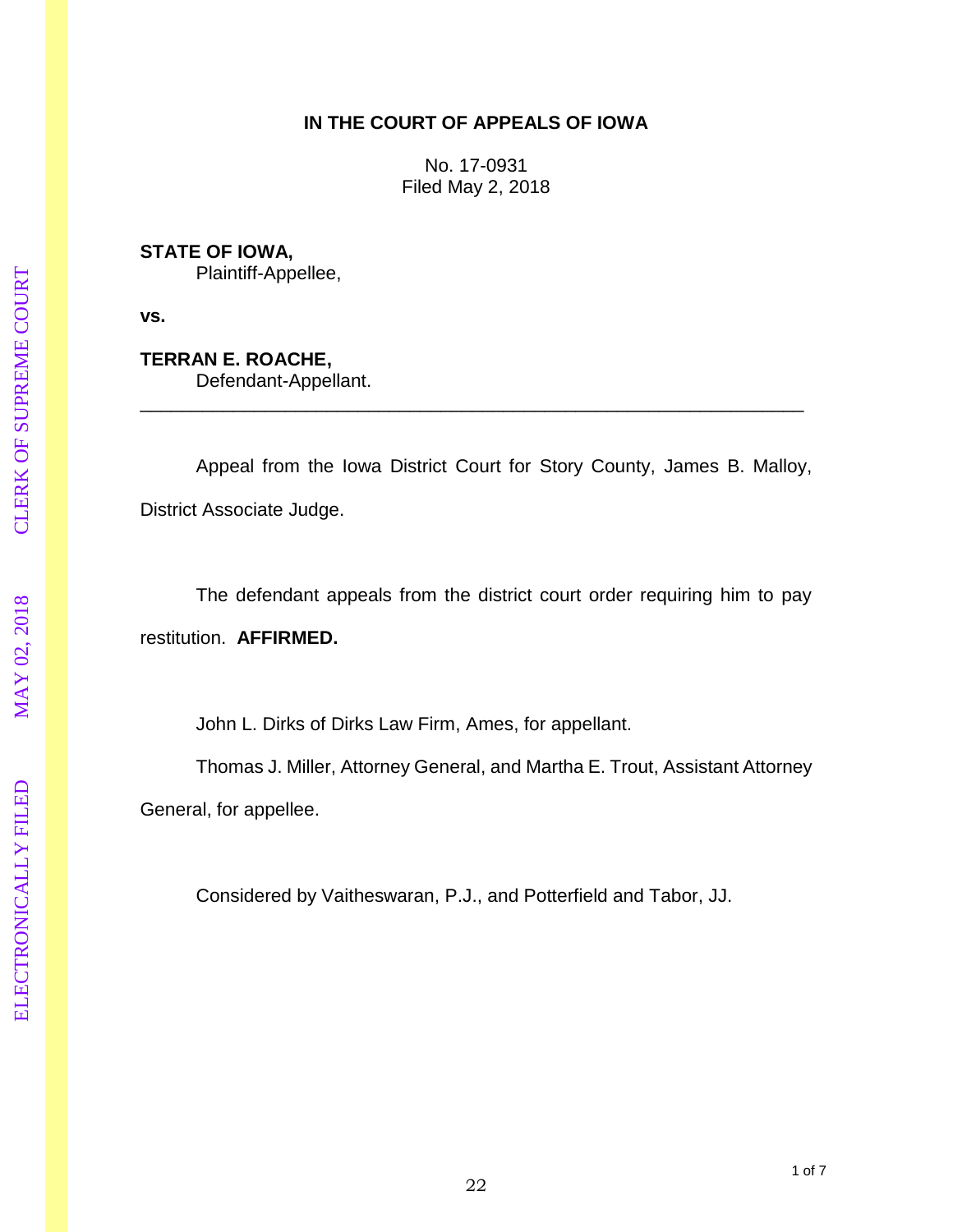#### **POTTERFIELD, Judge.**

Terran Roache appeals from the district court order requiring him to pay \$3557.08 in restitution.

In October 2016, Roache was charged with eleven crimes in two separate trial informations, stemming from a rash of automobile burglaries reported to the Ames police on two days earlier that month. Roache reached a plea agreement with the State, whereby he agreed to enter guilty pleas to one count of seconddegree criminal mischief and one count of third-degree burglary and to pay restitution on all eleven of the counts. In return, the State agreed to dismiss the other nine charges.

Later, the State filed a statement of pecuniary damages in the amount of \$4515.80. As part of the damages, the State included \$1900 to Jordan Hagedon for a "Northland CDL Training book" and \$958.72 to another victim for the repair of a vehicle window. The court approved the statement of pecuniary damages and filed an order requiring Roache to pay the full \$4515.80.

Roache objected to the restitution order—specifically the amounts listed above—as unreasonable. He also claimed the State had not established a causal connection between his offense and the CDL training book.

At a hearing on the matter, the victim who submitted the \$958.72 estimate did not appear, and the estimate was not received into evidence. Hagedon appeared and was called to testify. He testified he had paid to take a class through Northland CDL Training & Licensing; as part of the course work, he had received a book entitled, "Pre-Trip Inspection Study Guide," which was a "published, marked, and copyright booklet" and "the sole property of Northland CDL Training."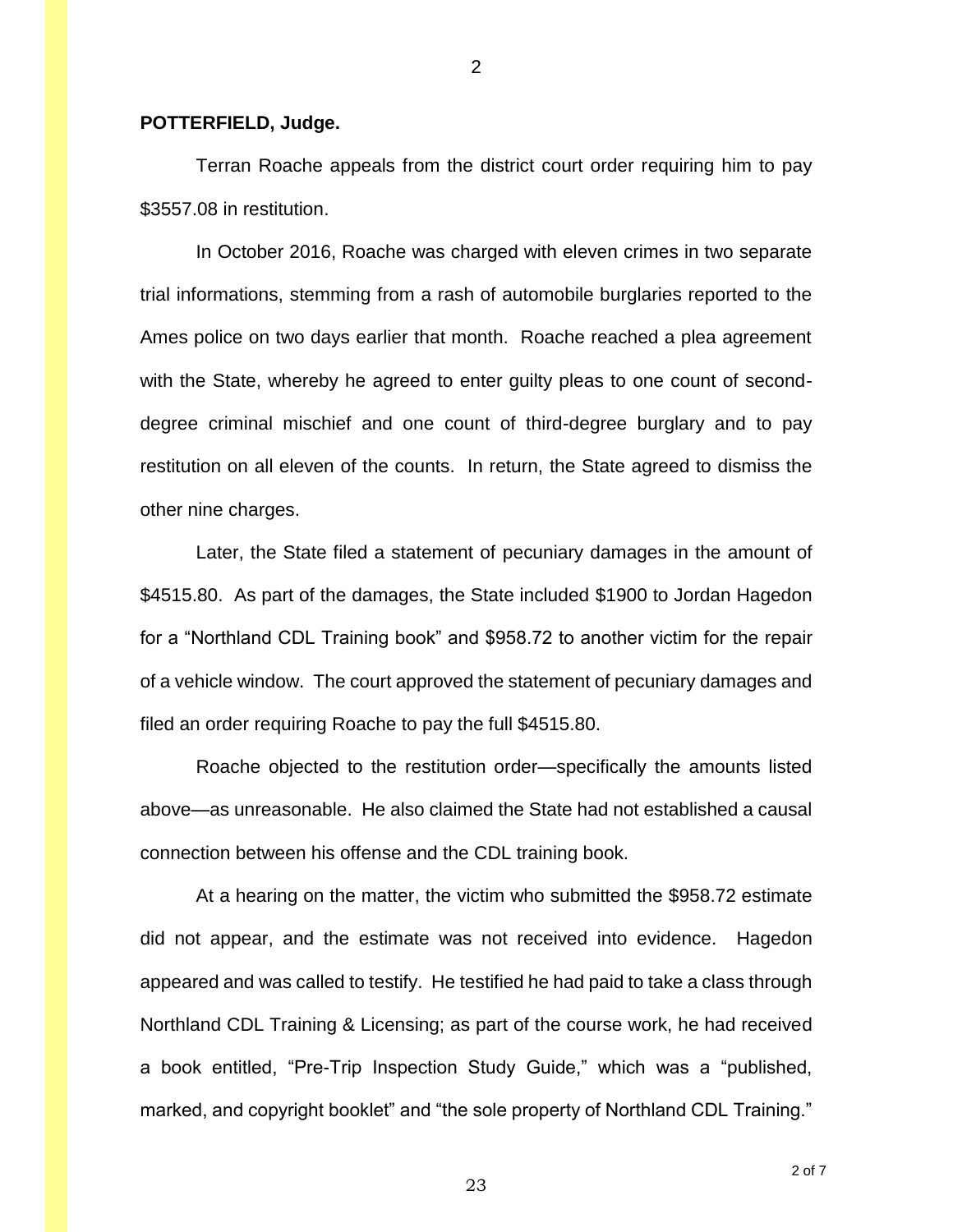At the time he received the booklet, he signed an agreement stating he was "fully aware" he was responsible for returning the study guide and "fully understand[s]" he would be fined for failing to do so. The State admitted into evidence the signed agreement, which Hagedon had signed on September 22, 2016. Hagedon further testified the study guide was in his backpack, which Roache had stolen when he broke into Hagedon's vehicle. The study guide was apparently never recovered. Although the signed agreement did not include the amount of the fine for failing to return the study guide, the State also admitted into evidence a second form Hagedon had signed with Northland CDL Training & Licensing—this one on October 10, a day or two after the guide was taken. The second form stated, in part, "By losing and not returning the said study guide on my final testing date, I also fully understand I will be charged a fine 4x the course tuition. The calculated charge for this course is \$1900." Hagedon had not yet paid Northland, stating, "They've been waiting for what we would hear from restitution," but testified he had an outstanding balance with them for the full amount of the fine. On crossexamination, Hagedon testified the study guide "was a small booklet, soft covered" and approximately "six-by-eight or ten inches in diameter." He agreed the value or cost of the book itself was not \$1900. Hagedon was asked by the court if he had talked to the company about waiving the fine since the book was stolen rather than lost; Hagedon responded:

I did. All they said was that they reiterated the fact that people have not returned them in the past, and they do charge the four times the cost of the class. And I did ask that, and they said that if I did get money out of the restitution, they'd like to see that, because it's still a risk to them, I guess, with their copyrighting or their—they wrote that book, they publish that book themselves, and they didn't want that getting out.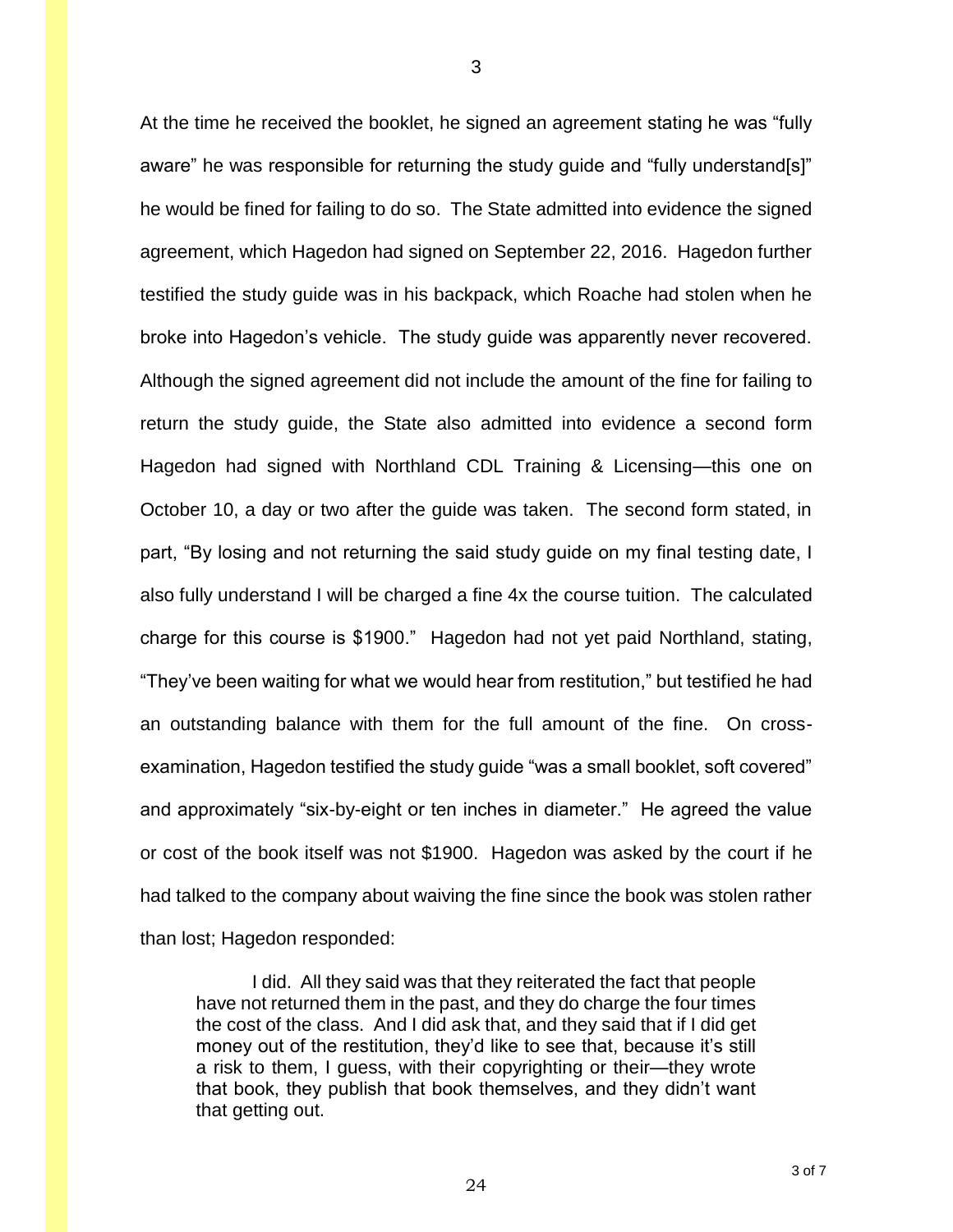The court also asked Hagedon if he knew what would happen if he failed to pay the fine or if it was not ordered as restitution, and he indicated he did not know.

In its written ruling, the district court denied the claim for the windshield repair but affirmed the rest of the restitution order, requiring Roache to pay \$3557.08 in restitution. In doing so, the court stated:

The "damage" to [Hagedon] for failing to return the study guide came to \$1900. But for [Roache's] criminal actions, [Hagedon] would not have been assessed that "fine." The court would presume that \$1900 far exceeds the actual cost to print the study guide, but the actual cost of the study guide does not reimburse [Hagedon] for the loss he sustained as a result of [Roache's] actions. The amount claimed for damages is approved in the amount of \$1900 for the study guide.

Roache appeals the district court's ruling.

"We review restitution orders for correction of errors at law." *State v. Hagen*, 840 N.W.2d 140, 144 (Iowa 2013). "In reviewing a restitution order 'we determine whether the court's findings lack substantial evidentiary support, or whether the court has not properly applied the law.'" *Id.* (quoting *State v. Bonstetter*, 637 N.W.2d 161, 165 (Iowa 2001)).

While Roache disagrees with the amount of the fine associated with the lost study guide, nothing in the record suggests the amount of the fine was exaggerated by Hagedon. Roache presented no contradictory evidence. In fact, Hagedon testified Northland refused to waive the fine and "reiterated the fact that people have not returned them in the past, and they do charge the four times the cost of the class." Substantial evidence supports the conclusion the fine was \$1900. Next, Roache implies that he should only be responsible for the cost of reprinting the book or the actual value of the book, but doing so loses sight of the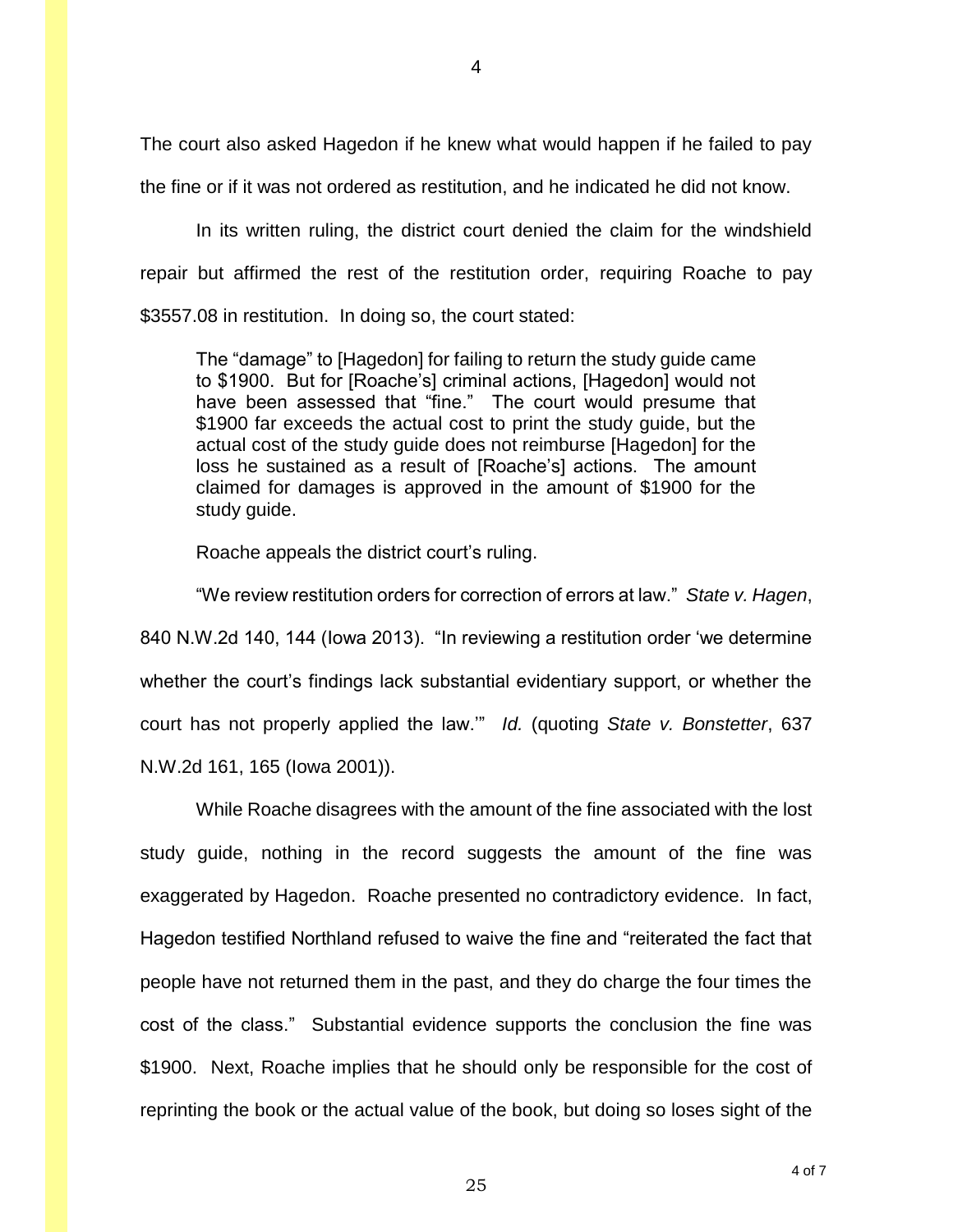purpose of restitution. *See Bonstetter*, 637 N.W.2d at 165 ("The word 'restitution' connotes restoring or compensating the victim for loss. Unlike other forms of penal sanctions, restitution forces the offender to answer directly for the consequences of his or her actions."). Here, Hagedon had an outstanding balance of \$1900 with Northland; the outstanding balance would not be satisfied by proffering the value of the book. *See id.* at 166 ("A restitution order is not excessive if it bears a reasonable relationship to the damage caused by the offender's criminal act."). And "[o]nce the causal connection is established by a preponderance of the evidence, 'the statute allows recovery of 'all damages'. . . which the state can show by a preponderance of the evidence." *Id.* at 168 (citations omitted).

Much of Roache's causation arguments—the idea that it was not his action of stealing the study guide that resulted in the \$1900 outstanding balance—hinge on his ideas of actions Hagedon could take so as not to pay the outstanding balance. He claims Northland decided on an unreasonable value for the fine and that the contract Hagedon signed after the study guide was taken is a contract of adhesion. But Roache has provided no authority for the proposition that the victim must do whatever is necessary to reduce the defendant's restitution obligation. It is undisputed that at the time of the restitution hearing, Hagedon had an outstanding balance of \$1900 to Northland.

The record reflects that Hagedon was not aware what amount he would be fined by Northland if the study guide was not returned, but he had signed an agreement recognizing that he would be fined in such an instance. We agree with the district court's reasoning: "But for [Roache's] criminal actions, [Hagedon] would not have been assessed" a fine, which—although the amount was unknown at the

5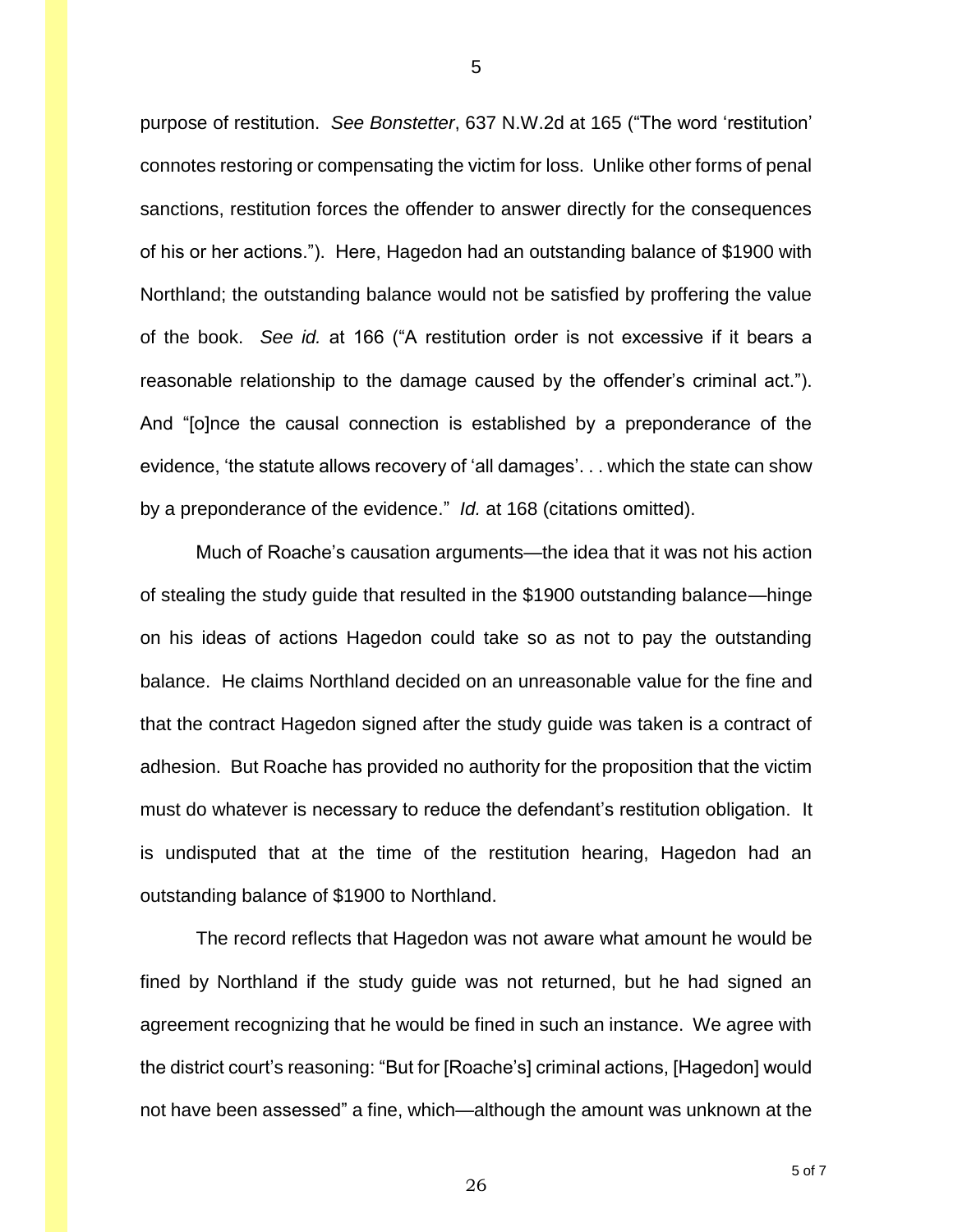time of the signed agreement—was previously provided for, and even though \$1900 is presumably more than the actual cost of the study guide, "the actual cost of the study guide does not reimburse [Hagedon] for the loss he sustained." Hagedon's loss was also within the scope of liability of Roache's action, <sup>1</sup> as it was likely—and presumably Roache's hope—that the backpack he stole from Hagedon's car would contain valuable items. In fact, the bag also contained prescription eyeglasses, a MacBook Pro computer and charger, and clothing.

Because the \$1900 outstanding balance is a damage that is causally related to Roache's criminal activities and was properly included in the restitution order, we affirm. *See Bonstetter*, 637 N.W.2d at 165 ("Any damages that are causally related to the criminal activities may be included in the restitution order.").

#### **AFFIRMED.**

 $\overline{a}$ 

 $<sup>1</sup>$  Historically, in criminal cases, issues of causation have been analyzed in much the same</sup> manner as causation in civil cases. *See State v. Murray*, 512 N.W.2d 547, 550 (Iowa 1994). In the case of *Thompson v. Kaczinski*, 774 N.W.2d 829, 836–39 (Iowa 2009), our supreme court adopted the Restatement (Third) of Torts concept of "scope of liability" in place of legal or proximate cause in civil cases. Under the Restatement (Third) of Torts, "An actor's liability is limited to those . . . harms that result from the risks that make the actor's conduct tortious." *Thompson*, 774 N.W.2d at 838 (citation omitted); *see also In re J.S.*, No. 13-0174, 2013 WL 5291959, at \*5 (Iowa Ct. App. Sept. 18, 2013) (applying the "scope of liability" in considering causation within a restitution claim).